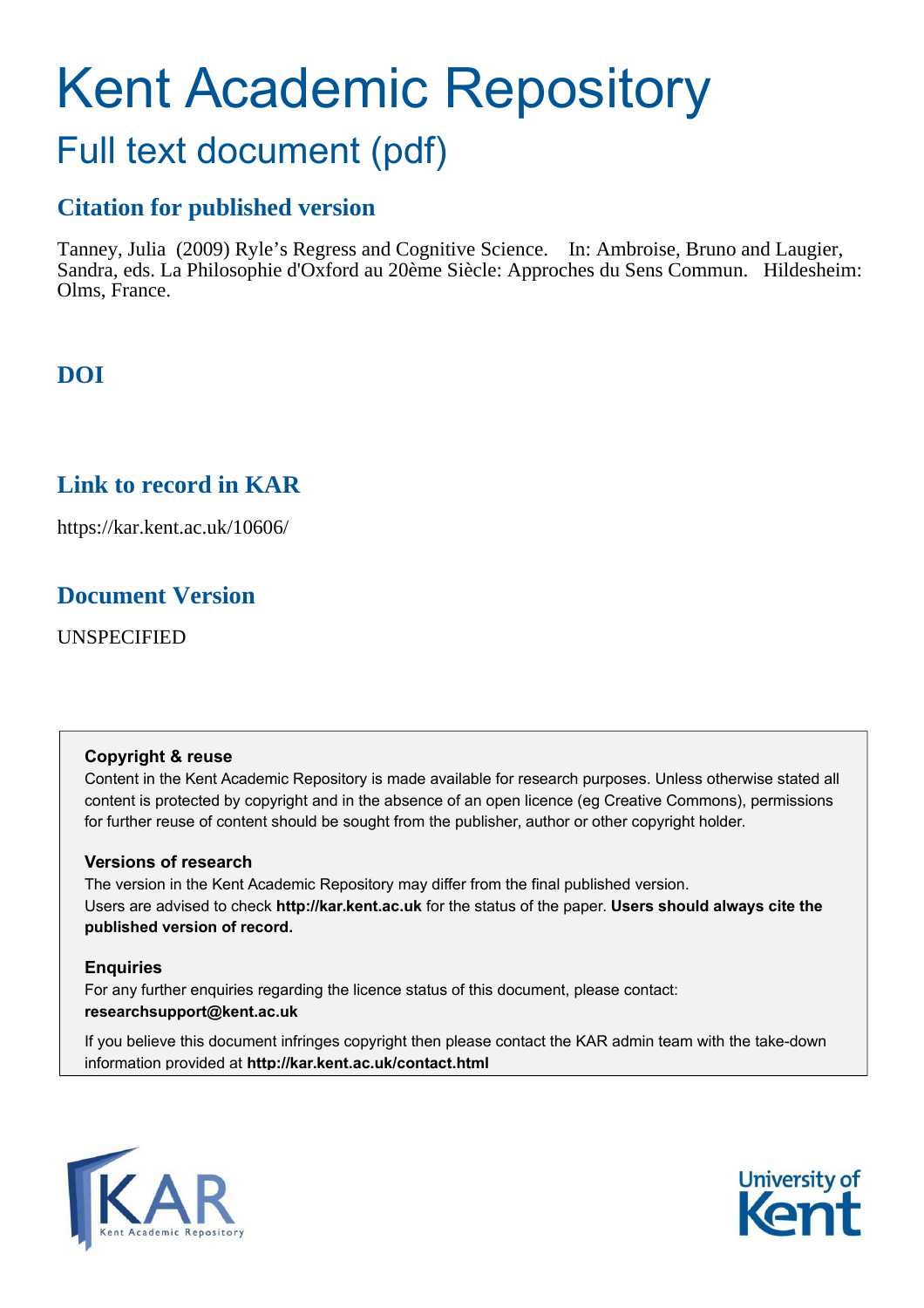Forthcoming in *La Philosophie d'Oxford au 20ème Siècle : Approches du Sens Commun*, edited by B. Ambroise and S. Laugier, Hildesheim, Olms.

## Ryle's Regress and the Philosophy of Cognitive Science

#### Julia Tanney

In *Final Fantasy* [the first film to have an entirely computer-generated female lead] not only were the mouths of the real actors filmed and digitised, so that the virtual characters' lips could be synchronised with the sound, but every bit of walking, clambering and jumping was first done in a studio by stuntmen, so that the movements could be pasted wholesale on to digital skeletons…The directors have made people do all this, and then thrown the people away. As such some viewers might be forgiven for considering *Final Fantasy* to be a giant con trick…the cast of *Final Fantasy* are merely the pixellated ghosts of human movement. It is a melancholy species of shadow puppet theatre. (Steven Poole's review of *Final Fantasy: The Spirits Within*, *New Statesman*, 6 August 2001; 29)

Ryle's regress objection to the 'Intellectualist Legend' – that intelligent activity requires prior theoretical operations – was recognized by Fodor to present a powerful conceptual obstacle to the premise that underlies cognitivist approaches in the sciences. He attempts to thwart Ryle's argument in *The Language of Thought* by accusing him of confusing causal and conceptual explanations and claiming that, by analogy with computers, we can see how the appeal to explicit rules is halted at the first level since second-order rules are reducible to built-in causal processes.

In this paper I argue that Fodor's arguments against Ryle fail. In the first section, I suggest that Fodor's appeal to the 'empirical necessity' of theoretical operations misfires because he is the one who has misunderstood the difference between causal and conceptual questions. In section two, I argue that the fact that second-order rules are reducible to causal processes shows, not that the regress is halted, but that we cannot consider intelligent activity by analogy with computers. In section three, I discuss the philosophical motivation for introducing rules into an account of intelligent activity in the first place.

<span id="page-1-0"></span>I.

<span id="page-1-1"></span>In *The Concept of Mind*, Ryle spells out a vicious regress that confronts the rationalist or 'Intellectualist': performing some activity intelligently, rationally, or with reason cannot require prior theoretical operations such as deliberating, calculating, or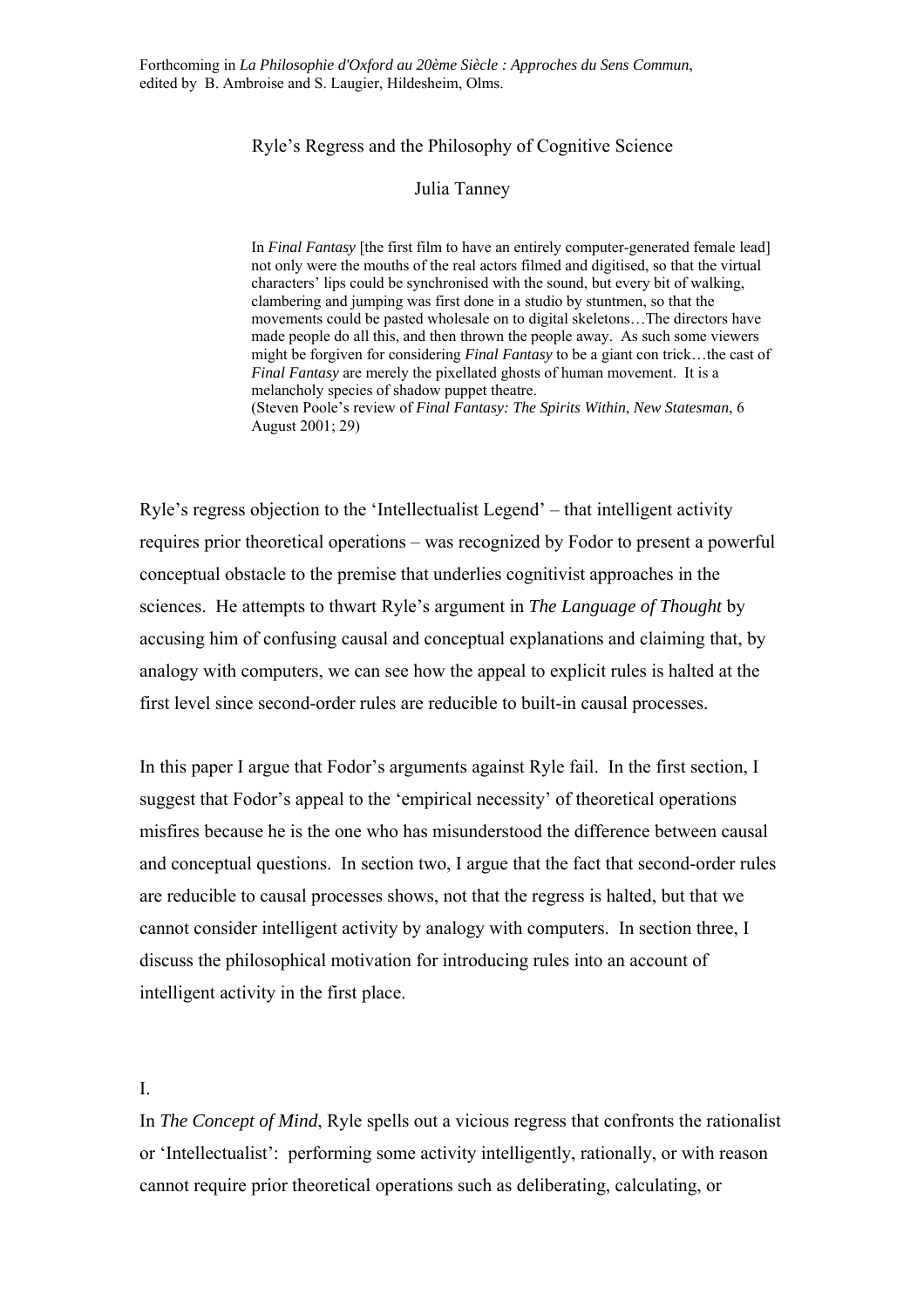following rules since these are activities that are themselves performed intelligently, rationally, or with reason. So it must be possible to act intelligently, rationally, or with reason without prior deliberation, calculation, or rule-following. Otherwise one would need to suppose the existence of prior theoretical operations *ad infinitum*.

In the introduction to *The Language of Thought* Fodor remarks that it is difficult to think of an area of cognitive psychology in which the array of arguments in *The Concept of Mind* would not apply or in which Ryle does not apply them.<sup>[1](#page-1-0)</sup>

Indeed, it is perhaps Ryle's *central* point that 'Cartesian' (i.e., mentalistic) psychological theories treat what is really a *logical* relation between aspects of a single event as though it were a causal relation between pairs of distinct events. It is this tendency to give mechanistic answers to conceptual questions which, according to Ryle, leads the mentalist to orgies of regrettable hypostasis: i.e., to attempting to explain behaviour by reference to underlying psychological mechanisms. (5)

Fodor goes on to say:

ı

If this *is* a mistake, I'm in trouble. For it will be the pervasive assumption of my discussion that such explanations, however often they may prove to be empirically unsound are, in principle, methodologically impeccable. (5)

Having said this, Fodor spends a few pages addressing Ryle's arguments before developing his own particular version of the representational theory of mind: one that construes cognition as rule-governed computations over syntactically structured symbols or representations.<sup>[2](#page-1-1)</sup> I will be considering these arguments as we go along.

Language-learning, perception, and rational choice are paradigmatic of abilities, according to Fodor, that admit of a cognitive/computational explanation. Fodor's argument for this begins with his presenting the following model as 'an overwhelmingly plausible' account of how at least some behaviour is decided upon.

[a.] The agent finds himself in a certain situation (*S*).

<sup>&</sup>lt;sup>1</sup> Fodor's recent *LOT* 2 takes most of his earlier arguments for granted; it assumes that he has met Ryle's challenge. Although he does revisit the 'pragmatist' criticism of the appeal to explicit rules, his arguments tend to reiterate, but do not much expand upon, the ones he addresses in more detail in the earlier work I am considering here.

<span id="page-2-0"></span><sup>2</sup> This discussion of Ryle follows a more extensive treatment in his earlier work *Psychological Explanation*. See note 5, below.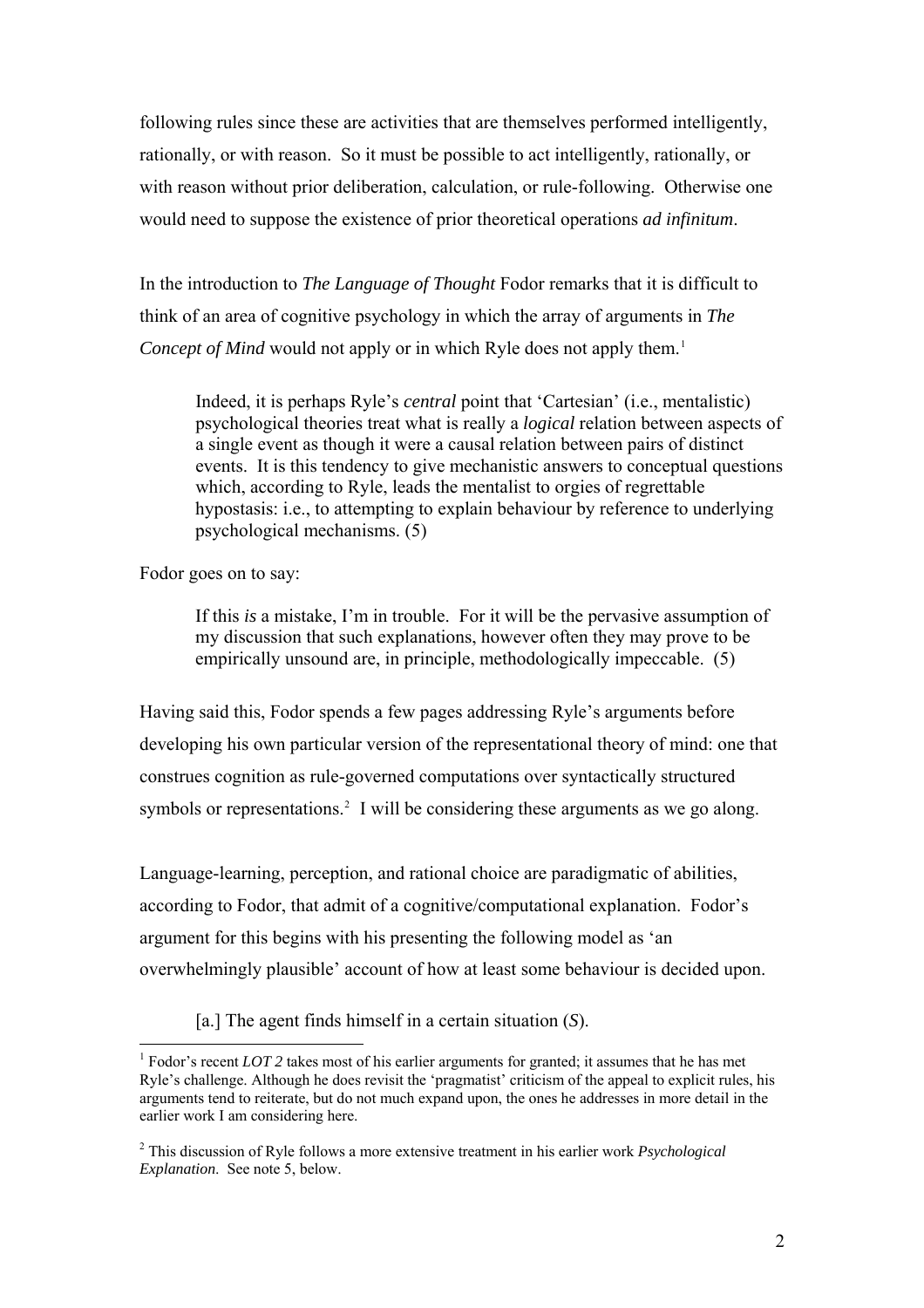[b.] The agent believes that a certain set of behavioural options (*B1, B2,… Bn*) is available to him in *S*; i.e., given *S*, *B1* through *Bn* are the things the agent believes that he can do.

[c.] The probable consequence of performing each of *B1* through *Bn* are predicted; i.e., the agent computes a set of hypotheticals of roughly the form if *B1* is performed in *S*, then, with a certain probability, *Ci*. Which such hypotheticals are computed and which probabilities are assigned will, of course, depend on what the organism (*sic[3](#page-2-0)* ) knows or believes about situations like *S.* (It will also depend upon other variables which are, from the point of view of the present model, merely noisy: time pressure, the amount of computation space available to the organism, etc.)

[d.] A preference order is assigned to the consequences.

[e.] The organism's choice of behaviour is determined as a function of the preferences and the probability assigned. (28)

In a footnote, Fodor admits that the model does not provide a 'logically necessary' condition for rational behaviour:

…the conceptual story about what makes behaviour rational presumably requires a certain kind of correspondence between behaviour and belief but doesn't care about the character of the processes whereby that correspondence is effected. (29)

But a few sentences earlier in the text, conceding that the model is highly idealised, he argues that the most this concession shows is that 'the behaviours we produce aren't always in rational correspondence with the beliefs we hold.' Here he does seem to suggest that the deliberation model he describes provides a necessary condition for bringing about a rational correspondence between beliefs and action—at least for human beings: when the model is not adhered to, the behaviour is not rational. For he goes on to suggest that though angels may be rational by reflex, the model, 'or something like it', may be 'empirically necessary' for bringing about a rational correspondence between the beliefs and the behaviours of human and other 'sublunary' creatures.

..some agents are rational to some extent some of the time, and …when they are, and to the extent that they are, processes [like these] mediate the relation between what the agent believes and what he does. (29)

What started out as an intuitively plausible model of how at least some behaviour is decided upon has turned into a theory about what is necessary for rational action in

 $3$  Note that agents are the possessors of the abilities to begin with and then, without argument or remark, the abilities are attributed to organisms.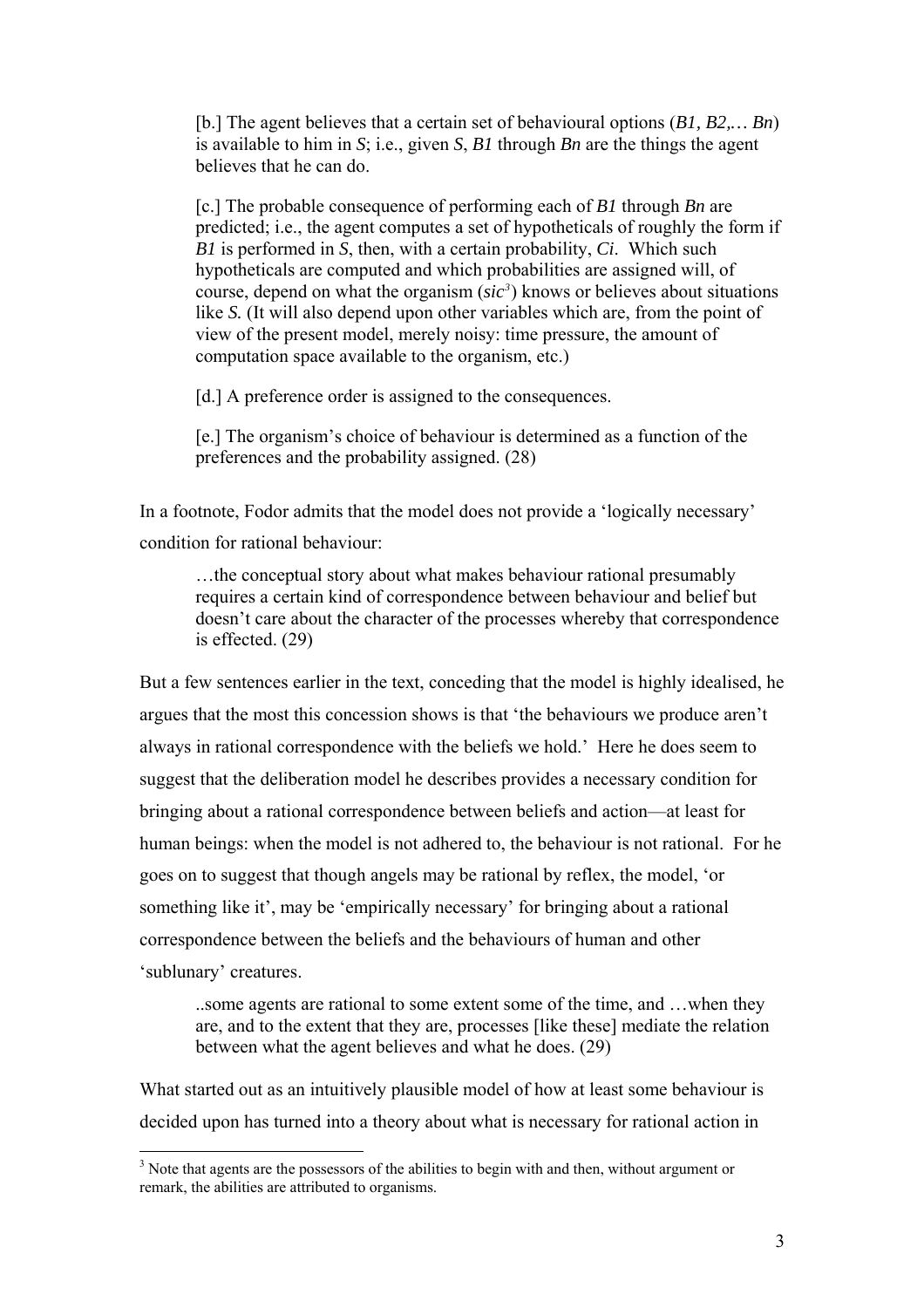human beings. What occurs in some passages as an empirical hypothesis about underlying mechanisms occurs in others as a covert conceptual claim: it suggests what we correctly count as rational action in human beings. Fodor can no longer appeal to intuitions for this claim, whatever its status, so where is the argument? If the overt conceptual story, as he concedes, merely requires a correspondence between attitudes and behaviour and is silent about any processes involved, then angels may indeed be rational without deliberating, but so may human beings. Curiously, Fodor also admits (in the same footnote) that the production of behaviour that follows the deliberation model is not *sufficient* for the rationality of the behaviour, since the beliefs involved may be superstitious or the preferences perverse, or the computation grossly unsound.

Here we hit upon the matter that bothered Ryle in his arguments against the Intellectualist (and, indeed, Wittgenstein in his discussion of rules). When we consider the (relatively rare) circumstances in which we *do* deliberate as the model suggests, a multitude of things can go wrong. In predicting the probable consequences of a range of behaviours, assigning a preference order to them, determining his choice as a function of the preferences and the probability assigned, the agent is, we assume, acting rationally. Since the ability to deliberate about one's options is itself a higher-order rational ability, this higher-order ability cannot be required for rationality. It cannot be considered necessary because the alleged explanation (the higher-order ability) presupposes the very thing (rational action) it is supposed to explain. It is not that it is merely insufficient and that something else is needed: it is insufficient because the explanandum is presupposed in the explanans. That is why it cannot be considered necessary either. That is the gist of Ryle's infinite regress objection to the Intellectualist Legend.

Let us look again at Fodor's claim. If it is conceded that an agent need not deliberate as the model suggests in order for his performance to count as rational (which, for argument's sake, let us accept, lines up with his beliefs) then what does it mean to say that it is empirically necessary? What could it mean to say that human agents must deliberate as the model suggests when it is conceded that even if they were to, doing so is neither necessary nor sufficient for what we would justifiably count as rational action? In order to clarify this, Fodor refers us back to his earlier treatment of the difference between the kind of conceptual story that typically interests analytic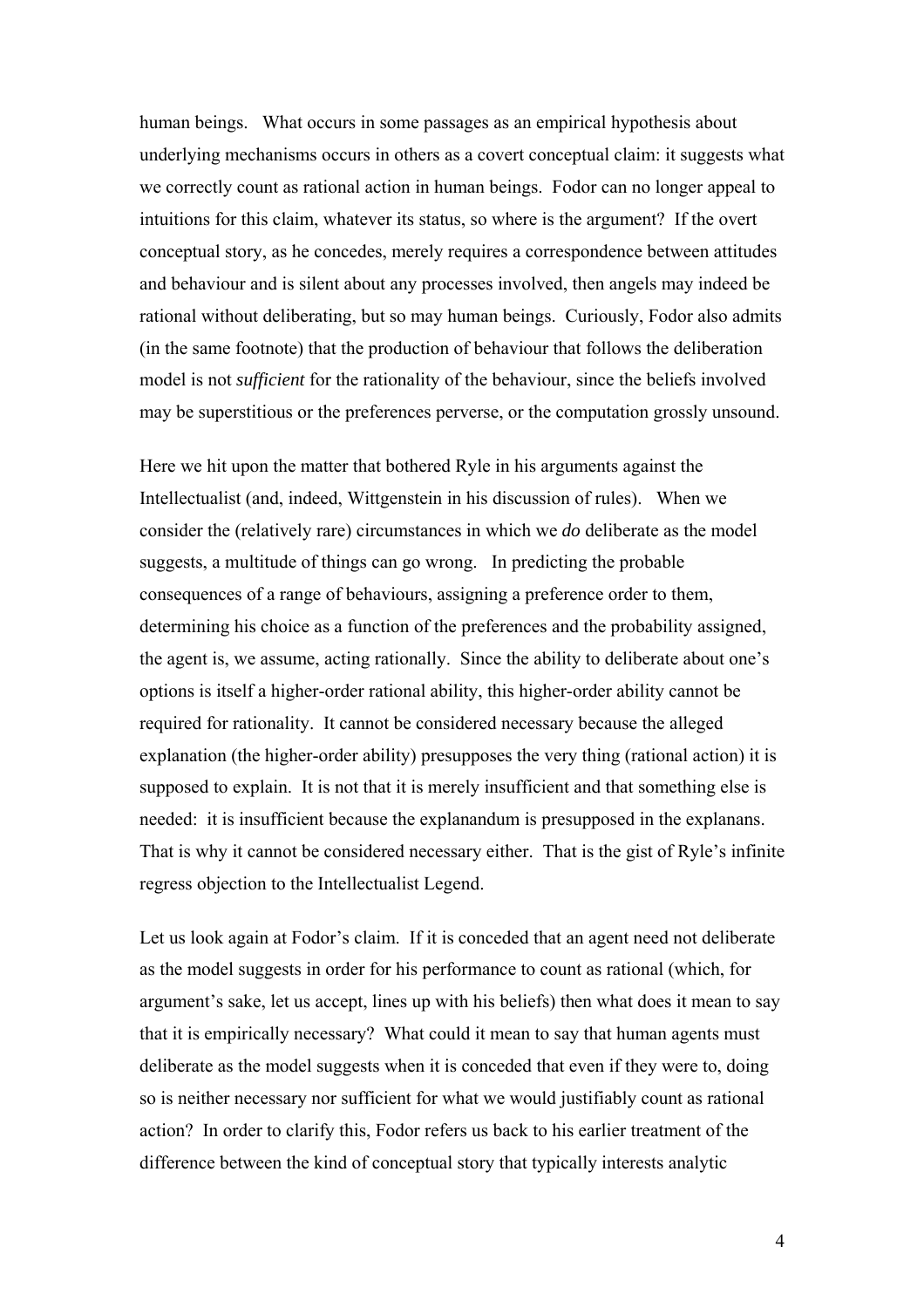philosophers and the type of causal story that interests psychologists. The suggestion is that Ryle, in his impatience with those who attempt to offer causal answers to conceptual questions, is guilty of confusing conceptual with empirical claims, for the fact that there can be a conceptual answer to the question what makes  $\lceil \text{an} \rceil x \lceil \text{an} \rceil F$ does not rule out the possibility of a causal story as well.

In general, suppose that *C* is a conceptually sufficient condition for having the property *P*, and suppose that some individual *a* does, in brute fact, satisfy *C*, so that '*Pa*' is a contingent statement true of *a*. Then: (a) it is normally pertinent to ask for a causal /mechanistic explanation of the fact that '*Pa*' is true; (b) such an explanation will normally constitute a (candidate) answer to the question: 'What makes *a* exhibit the property *P*?'; (c) referring to the fact that *a* satisfies *C* will normally *not* constitute a causal/mechanistic explanation of the fact that *a* exhibits the property P, although, (d) reference to the fact that *a* satisfies *C* may constitute a certain (different) kind of answer to 'What makes '*Pa*' true?'…(8)

To put this point as generally as I know how, even if the behaviourists were right in supposing that logically necessary and sufficient conditions for behaviour being of a certain kind can be given (just) in terms of stimulus and response variables, that fact would not in the least prejudice the mentalist's claim that the *causation* of behaviour is determined by, and explicable in terms of, the organism's internal states. (8)

Of course it is true that conceptual claims involving causal concepts may invite the search for underlying mechanisms. If the concept of a heart is the concept of that which pumps blood throughout the organism, a search for that which functions as the pump in different creatures would be in order; the concept of poison invites an investigation as to whether a particular chemical, for example, causes illness or death; and the concept of disease allows, and then may change it contours to accommodate the results of, a search for viruses or bacteria responsible for its symptoms.

<span id="page-5-0"></span>Suppose Fodor is right that the concept of rationality requires agents' beliefs and actions to line up in rational correspondence. An explanation of this could be as follows: We ascribe beliefs, etc. as part of the enterprise of making sense of an agent and we do this by attributing to him beliefs and other attitudes that line up with his actions, as described. Such is the goal of the enterprise; that is why actions and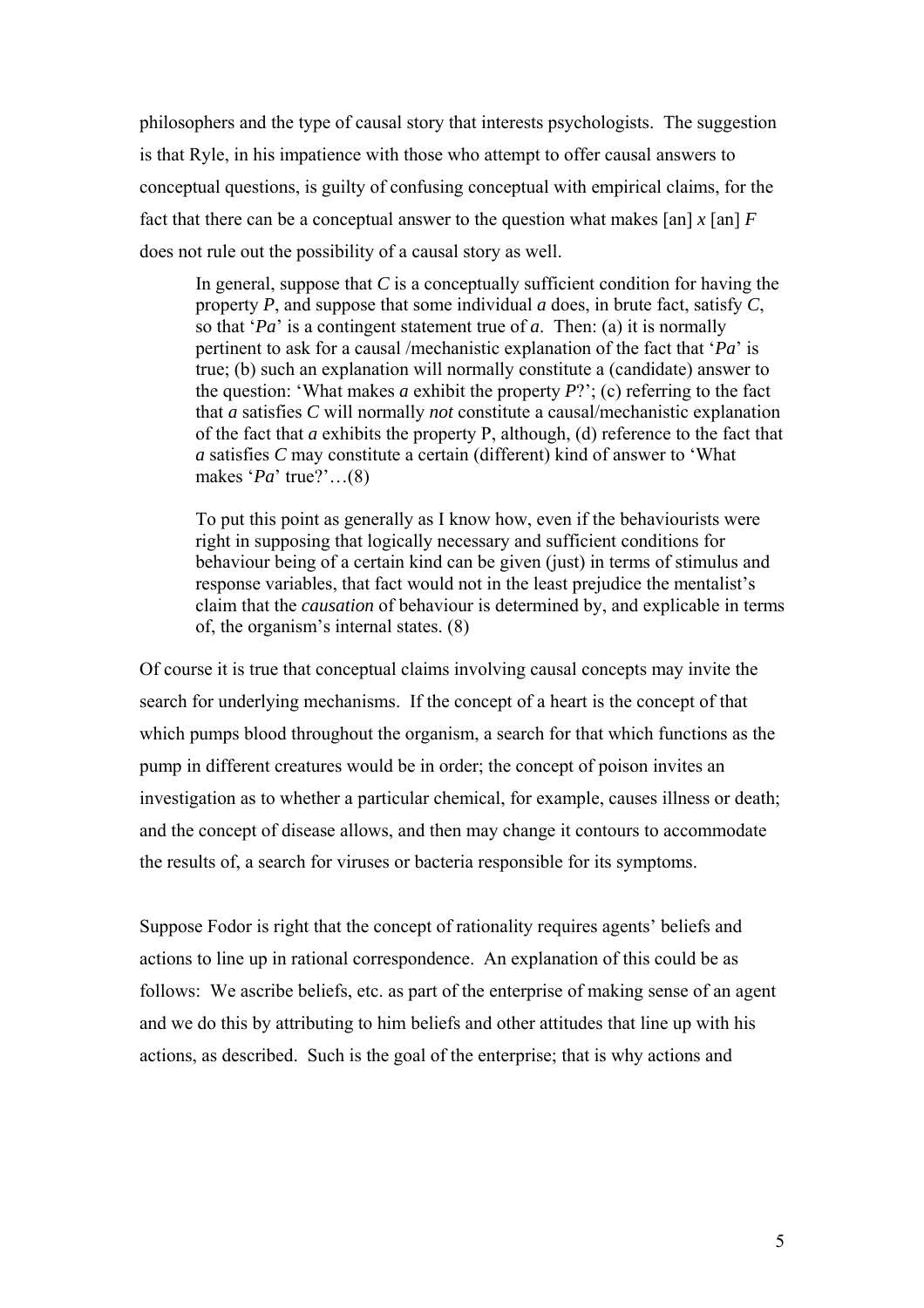beliefs (etc.) tend to line up.<sup>[4](#page-5-0)</sup> So far there is nothing to suggest that a causal story explaining the rational line-up is to be found inside the individual or his brain.

In order to underline the point, consider Fodor's own discussion of the conceptual and causal explanations that may both be given for General Mill's claim that 'Wheaties is the breakfast of champions'. The conceptual explanation is that a non-negligible number of champions eat the wheat-flake cereal; a causal story perfectly consistent with this, Fodor suggests, may advert to the vitamins and special springiness of the flake's molecules.

The problem with this analogy is that the underlying causal story is only consistent with the conceptual one if the 'because' in 'because a non-negligible number of champions eat it' is a causal one. One of the main aims of Ryle's work is to suggest that mental expressions, among a large number of others, discharge their explanatory role other than by attributing a property (*a fortiori* a property with causal powers) to an object. Thus, as with the cases for which the Wheaties example is intended to be a model, here too, we have been given no reason for looking inside the composition of the cereal in our search for a mechanism that underlies the conceptual claim. For a non-negligible number of champions may eat Wheaties because they have been paid a lot of money to endorse the product; or because the champions they most admire do; or because they are given the breakfast free during sporting events, and so forth and so on. In these cases, even if the molecules in Wheaties flakes *are* especially springy, this will be completely irrelevant to an explanation why a large number of champions eat them.

It may be instructive to take a quick look at other powers – 'thick' powers we might say – that may be found on a high rung of what Ryle calls 'the ladder of sophistication' in order to see how silly it would be to search for so-called 'natural' properties or relations to explain them. A penny has a certain purchasing power; a football has score-enabling power; and a bishop in chess has the power to move diagonally across the board. If an anthropologist from Mars were to wonder what

<sup>&</sup>lt;sup>4</sup> Compare: the explanation why so many games of chess end up in check-mate is that such is the goal of the game.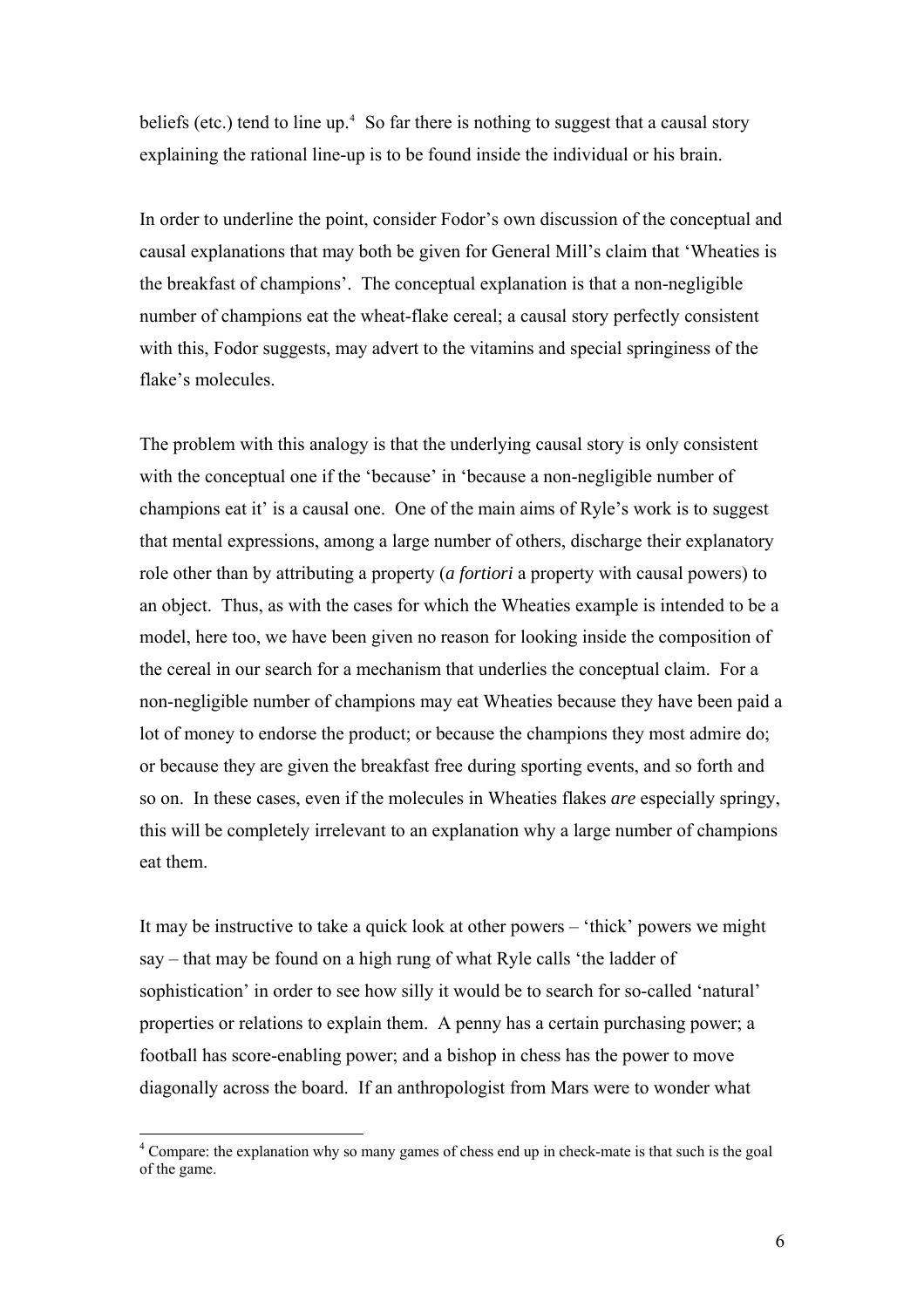explains these respective powers he would be making a mistake to take the penny, football, or bishop back to his laboratory to search for their physical realizations. But this is obviously not to suggest that the respective powers are supernatural: he is just looking in the wrong place for the explanation he seeks. Nor is this to deny that the penny, the football, or the bishop have interesting physical properties, perhaps even properties that enable them to perform the roles they do. If a penny were not a certain size and weight it could not be used in transactions for gum balls; if the football were not shaped exactly so, a Beckham could not bend it and if a chess piece were made of ice it would not survive competition on a very hot day. Nor is this to deny that the penny is ripe for a mineralogical examination, a historical-numismatic examination, an investigation for fingerprints, for counterfeiting, and so on indefinitely. But none of these investigations are going to shed much light on its purchasing power. A credit card would be a more suitable candidate, for its magnetic strip and chip encode information that plays an even more complex role in the sort of economic transactions in which it trades. But however complex the credit card, we will not find an answer to how it gets its purchasing power without adverting to the banking institutions and economic environment in which it plays its role. The human brain is, by all accounts, the most complex and wonderful object in the world. But so far we are left with no reason to suppose that an answer to the question about why our beliefs line up with our actions is one that can be given by looking at second-order properties that supervene on matter that is to be found inside the agent's skull.

<span id="page-7-0"></span>Like the alien anthropologist who takes the penny home to examine it, the cognitive psychologist may well be looking in the wrong place for an explanation of the agent's rational powers. To insist that the purposive elements of the mental phenomena under examination – and thus the normative dimension along which they can be assessed – may be partly explained by special content-bearing states supervenient upon the brain is as misguided as insisting that the normative dimension upon which a game of football can be assessed may be partly explained by special score-enabling properties (which, in a 'long-arm' version, reach out into the world) that somehow emerge from the molecules of the football.

I suggest there is no reason to believe that deliberation—or something like it—is necessary for rational action in human beings. Although we deliberate as the model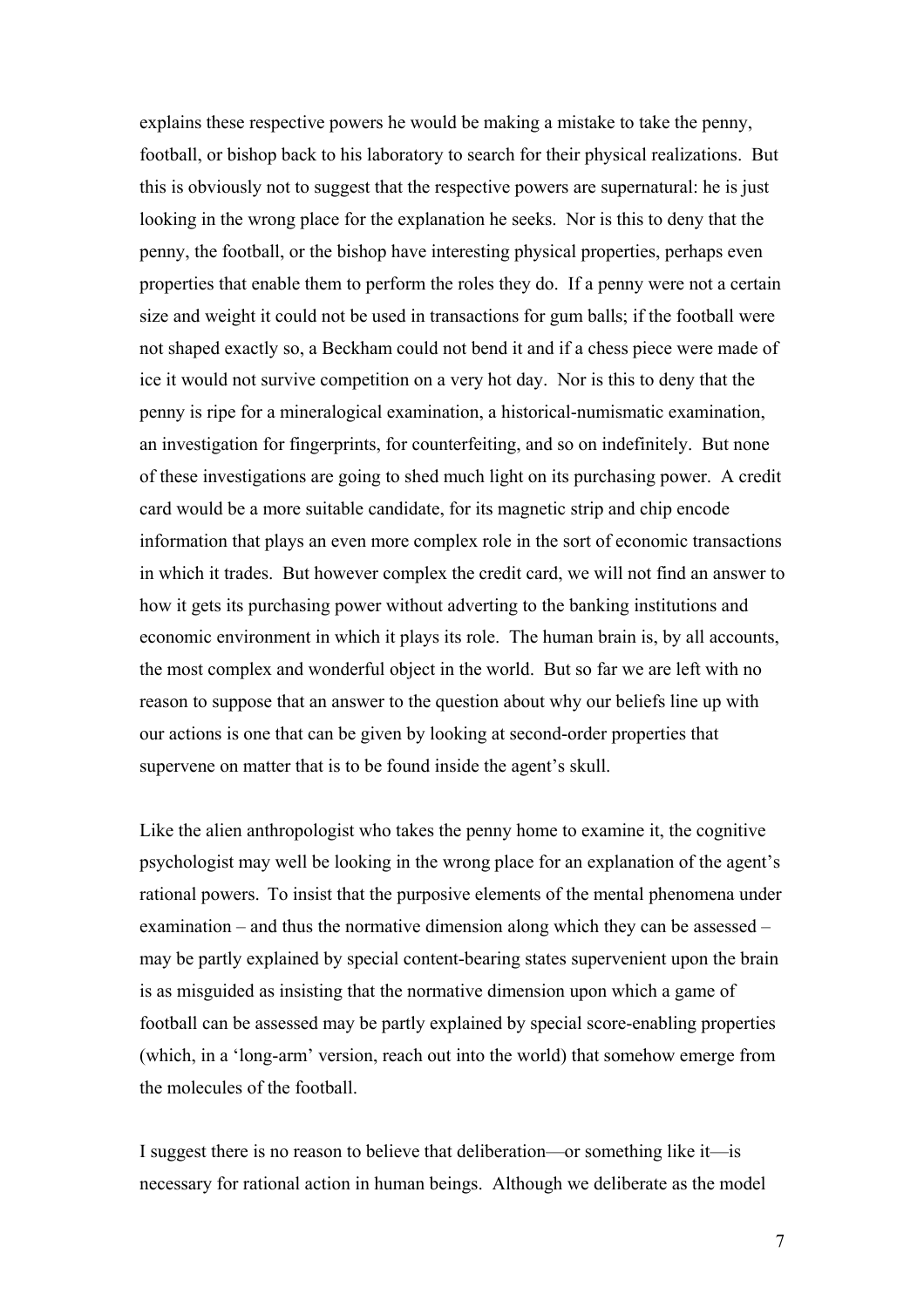suggests some of the time Ryle's argument shows that the supposition that we must do so leads to a vicious regress. To anticipate what is to come: to show that a hypothesized mechanism which is alleged to play the role of, or go proxy for, deliberation does *not* lead to regress fails to meet the point of Ryle's objection, which is that deliberation of the kind suggested by the model is not, because it cannot, be conceptually required for rational action. It seems that Fodor, and not Ryle, is guilty of confusing conceptual with empirical claims.<sup>[5](#page-7-0)</sup>

II.

ı

The cognitive-psychological models Fodor describes (that of deliberation, perception, and hypothesis-testing for language-learning) presuppose that the agent has access to a representational system of considerable richness. This system, he argues, must share a number of characteristic features of real languages and it requires an ontological commitment to the processes and states ascribed by that model.

…[D]eciding is a computational process; the act the agent performs is the consequence of computations defined over representations of possible actions. No representations, no computations. No computations, no model. (31)

When he considers our understanding of the language of representations over which the alleged computations are performed Fodor addresses the threat of regress. For if

<sup>5</sup> There are various confusions and conflations in Fodor's discussion of Ryle both in *The Language of Thought* and in his earlier *Psychological Explanation*. Part of the difficulty is that though Fodor (rightly) identifies Ryle as working in a Wittgensteinian spirit, he also (wrongly) identifies Ryle's programme with that of the logical behaviourist; i.e., one, who, according to Fodor, hopes to show that 'logically necessary and sufficient conditions for behaviour being of a certain kind can be given in terms of stimulus and response variables' (8). (Indeed, in this quotation, psychological behaviourism and logical behaviourism are conflated.) He also (wrongly) suggests that the appeal to criteria implies a 'criteriological' theory of meaning which he construes as a type of (property) cluster theory (5, fn).

Sometimes when philosophers invoke the distinction between logical, conceptual, metaphysical, and physical possibility or impossibility, they take the conceptual story to involve what we can consistently imagine to be the case in logically possible worlds that may be at a distance from ours, vis à vis the (or our) laws of nature. On this view, the use of predicates in the relevant domain of discourse tends to drop out of the picture. Ryle's conceptual cartography, by contrast, traces the inflections of meaning, or elasticities of significance of the term 'rational' and its cognates. By his lights it would not make sense to say that a philosopher could explore a concept (such as rationality) and ignore the way the relevant predicates are used. So another mistake Fodor makes in discussing Ryle involves mixing up Ryle's project in conceptual cartography in which concepts are construed as double abstractions from sentences performing their various jobs with those philosophers (Frege, early Russell and Moore) who suppose concepts to be, in the Platonic tradition, independently existing ideals (whose 'essences' can be unpacked by necessary and sufficient conditions for the concepts' application) to which our natural (imperfect) expressions merely gesture. Ryle's criticism of this approach began with his first articles and continued for the rest of his career.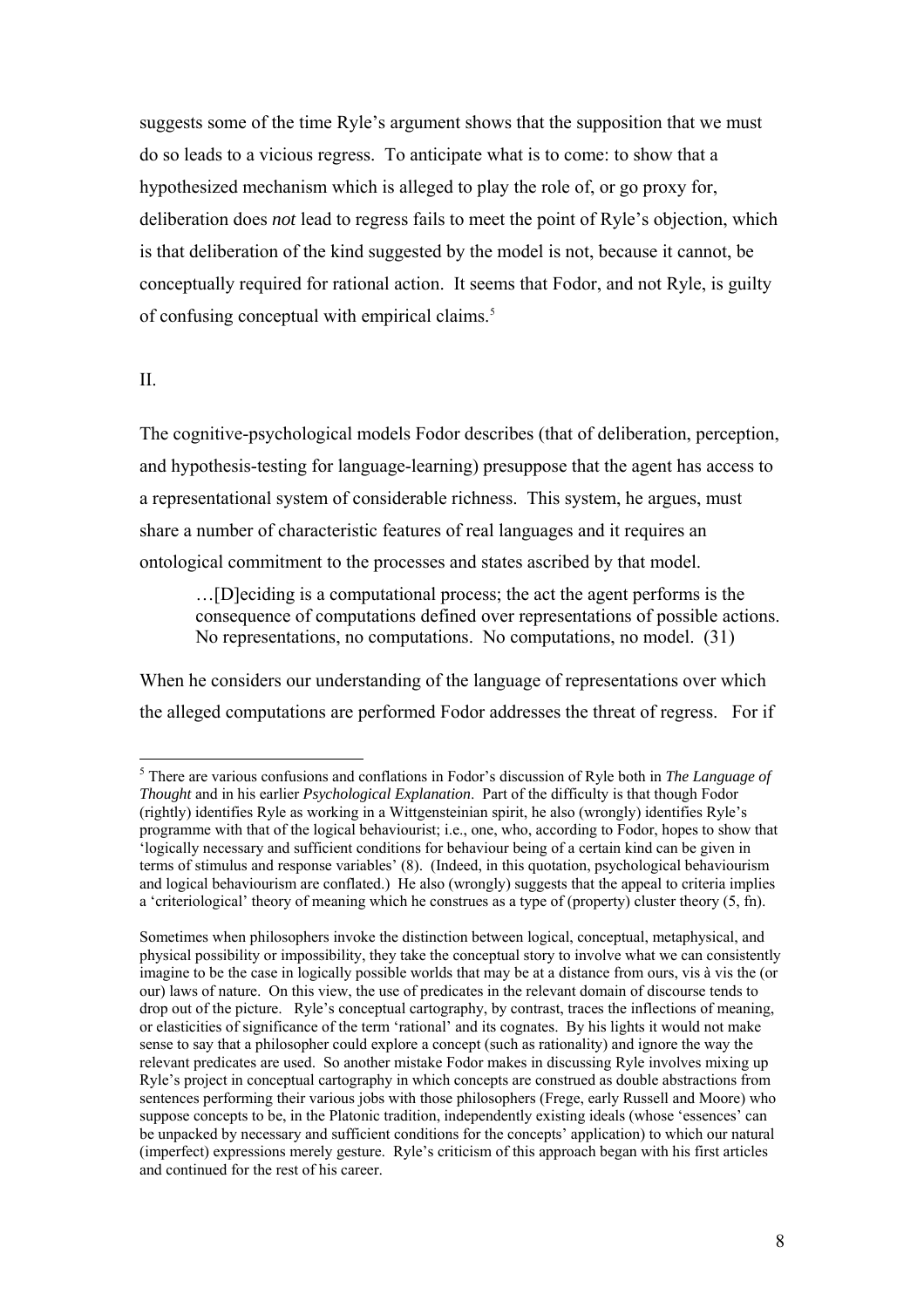understanding a predicate of English requires representing the extension of that predicate in a language that one already understands, then what about the predicates of the meta-language? If understanding an English predicate requires representing its extension in a language then understanding the predicate of a meta-language presumably requires representing its extension in some meta-meta-language, *ad infinitum*.

Here, Fodor allows that what we may count as 'understanding the predicate of a metalanguage' may *not* require representing its extension: 'a sufficient condition [for this] might be just that one's use of the predicate is always in fact conformable to the truth rule' (65). To put this in Rylean terms (in a way Fodor does not) it seems that he is here allowing that understanding a predicate in a meta-language may be a matter of knowing this language *by wont*; that is, without the need to involve prior theoretical operations. But the obvious question, which Fodor acknowledges, is why he will not allow that learning English is a skill that is acquired through training and practice; a kind of knowledge-how or knowledge-by-wont that underlies any explicit higherorder practice of following a meaning-rule.

Fodor fails, after a long discussion, to meet this objection. He compares the language of thought (Mentalese) and a natural language such as English with the two languages used by computers: the input/output (programming) language and a machine language which the machine is *built* to use.

Roughly, the machine language differs from the input/output language in that its formulae correspond directly to computationally relevant physical states and operations of the machine: The physics of the machine thus guarantees that the sequences of states and operations it runs through in the course of its computations respect the semantic constraints on formulae in its internal language. What takes the place of a truth definition for the machine language is simply the engineering principles which guarantee this correspondence. (66)

Although this kind of correspondence may also hold between physical states of the machine and formulae of the input/output code, this could be effected only by first translating them into the machine language. It is in this sense that the machine 'follows' the input/output code but only acts in accordance with its machine language. The idea seems to be that while genuine rule-following occurs in the programming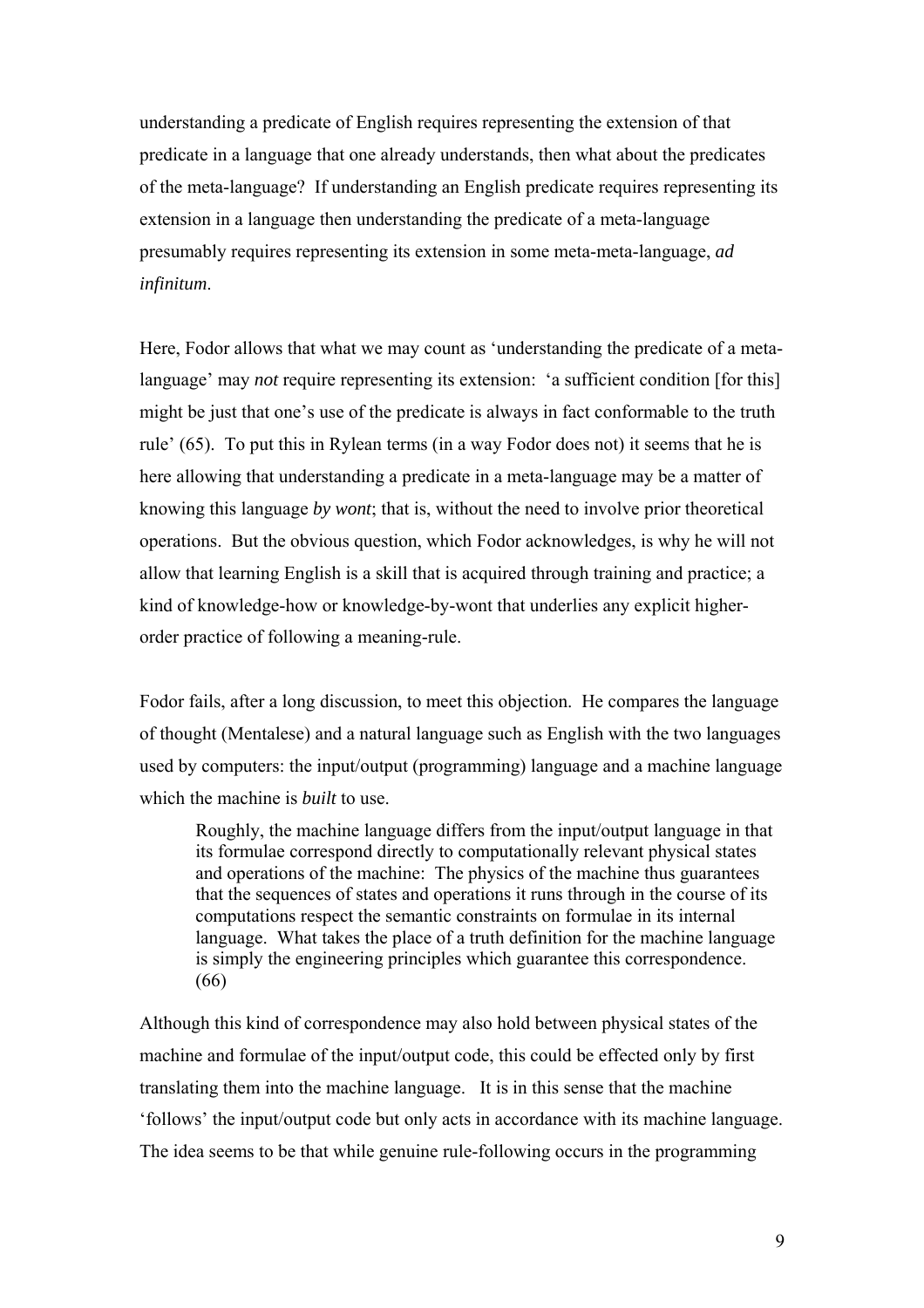language, mere rule-conformity occurs in the machine language. (I shall be challenging this idea in the following section.)

This thought is developed further in a footnote in which Fodor considers what is involved in thinking of an organism as a computer. It is wrong-headed, he contends, to think of the nervous system as issuing commands which must be 'read' and translated into action or behaviour by a further system that intervenes between the efferent nerves and the effectors.

On the contrary, what is required is just that the *causal* properties of such physical events as are interpreted as messages in the internal code must be compatible with the *linguistic* properties that the interpretation assigns to those events. Thus, if events of the physical type *P* are to be interpreted as commands to effector system *E*, then it better be the case that, *ceteris paribus*, occurrences of *P*-events are causally sufficient for activating *E*. (*Ceteris paribus* means: barring mechanical breakdown and barring events interpretable as overriding countercommands to *E*.) (74)

In the following footnote, Fodor responds to the critic who suggests that if one is willing to attribute regularities in the behaviour of organisms to rules that they unconsciously follow, one may as well attribute, say, Kepler's laws to planets in pursuit of their orbits. The point of the critic's remark, Fodor says, is to suggest 'that the only *real* case of rule following is conscious rule following by articulate organisms' (74). Other organisms merely act in accordance with rules; they do not follow them.

Fodor replies to this imagined critic that what distinguishes unconscious rule following from the rule conformity exhibited by planets is that 'a *representation of the rules [organisms] follow constitutes one of the causal determinants of their behaviour*' (74). Such is not the case for planets: 'At no point in a causal account of their turning does one advert to a structure which encodes Kepler's laws and causes them to turn' (74).

<span id="page-10-0"></span>This is an ill-considered criticism of the position, which I shall have something to say about in the next section. In any case, Fodor's tactic is clear: if rules can be seen to be encoded or represented in the structure of the system and constitute one of the causal determinants of behaviour, the organism (or its subsystems) can be said to be following them. Indeed, this move is a now familiar one in cognitive psychology and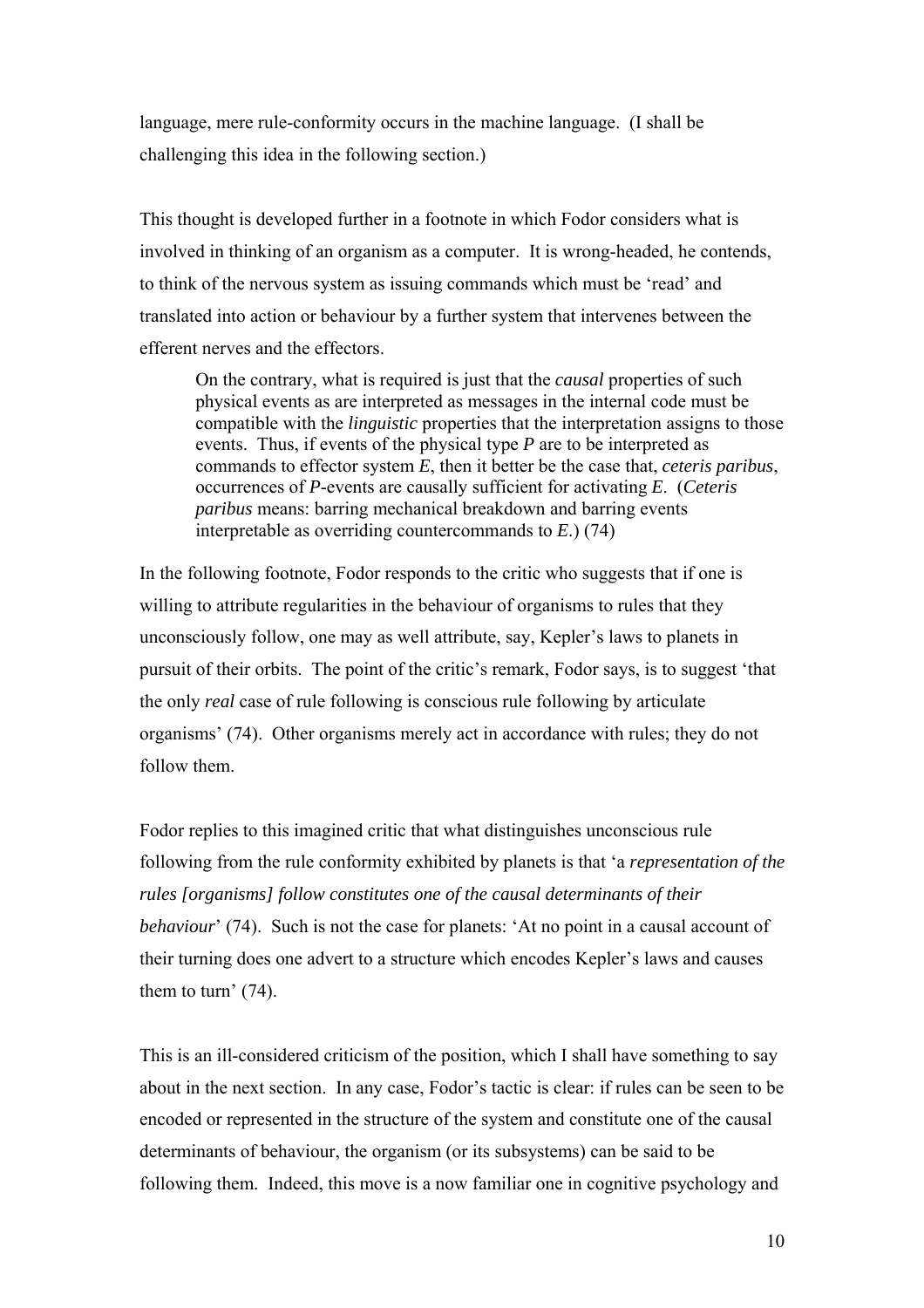computer design for both are faced with what is known as the homunculus problem, which, it is generally accepted, can be avoided. Indeed, some understand this threat to be an articulation of Ryle's regress argument, so it will be worth a short digression to examine this problem in a bit more detail.<sup>[6](#page-10-0)</sup>

The cognitive scientist, whose job is to explain some particular complex form of cognitive behaviour, will attempt to construe the behaviour as an informationprocessing task. The classical cognitive scientist will construe this, following Turing, as involving rule-governed computations over syntactically structured symbols. In order to say how the information-processing task is accomplished in the system in question, the cognitive psychologist uses a method called forward engineering or functional analysis. The aim of the analysis at this mid-level is to uncover the particular algorithm that is assumed to be 'used' by the system to complete the information-processing task that was defined by the higher-order computational analysis. In other words, since it is assumed that some effective procedure or other is implemented by the system to tackle the information-processing task identified at the computational level of analysis, the goal of forward engineering or functional analysis is to identify that procedure. Whereas the programmer or designer of some device will amass rules, heuristics, and brute procedures for producing the correct responses for some task, a (classical) cognitive scientist will assume that his subject is using some combination of such procedures and attempt to determine which ones, or 'recreate the program that is producing the behaviour' (Dawson, 109). This is the goal of functional analysis.

But if the goal is to analyse or divide complex functions into sub-functions, the danger is that they will never end.

It would appear that functional analysis leads us directly into Ryle's Regress; each function that we propose to explain an earlier black box will rear its head as an ugly homunculus. We wind up with an infinite proliferation of unexplained functional terms. (Dawson, 156)

Forward engineering must be constrained so that each functional decomposition is decomposable into simpler functions. There has to be some principled reasons for supposing that functional decomposition must stop. And finally, it must be clear how

l<br>L

<sup>6</sup> The discussion below in the text follows Dawson.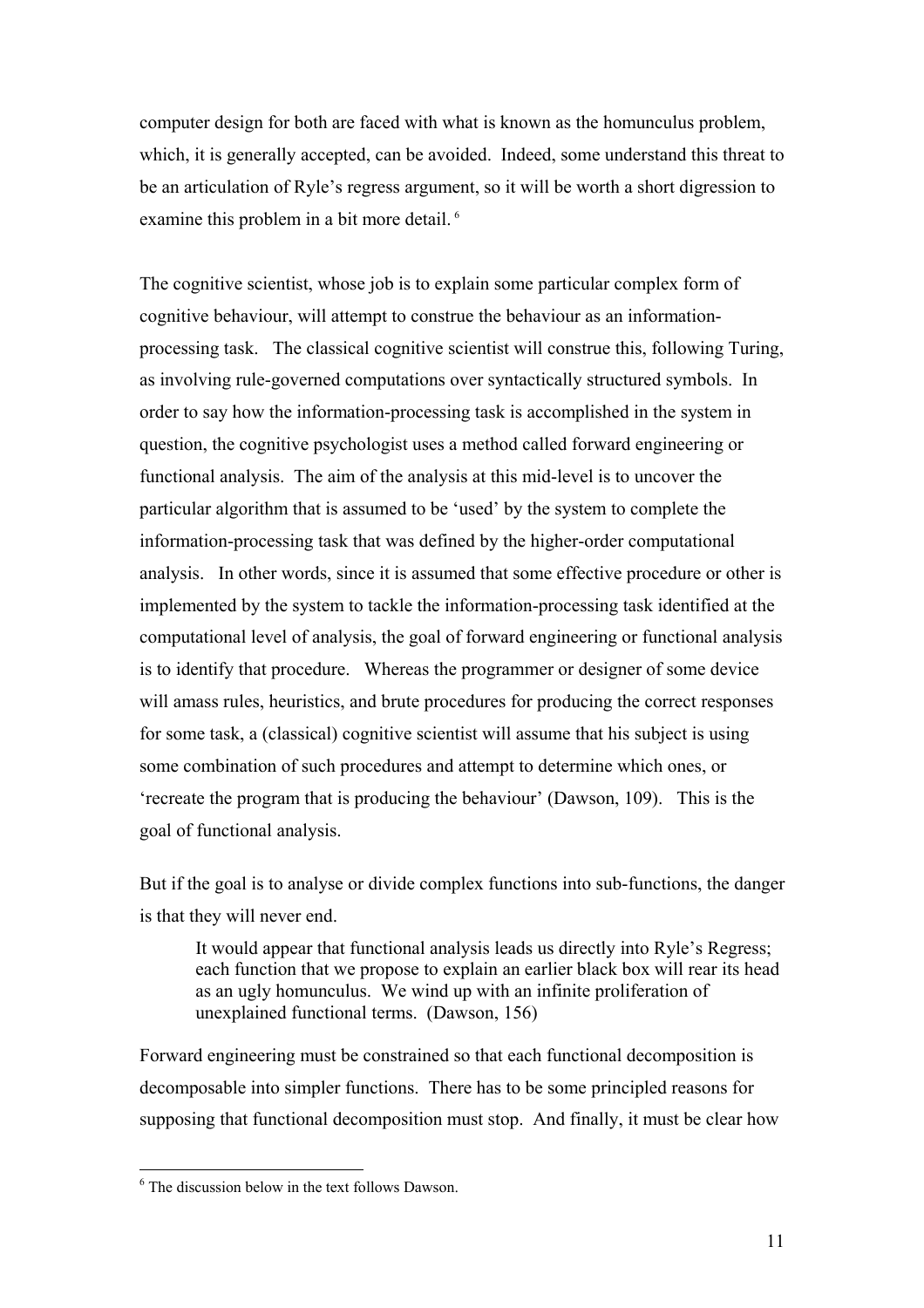the set of functions that exist at the end of forward engineering can be physically implemented. 'It is only with this third claim that a classical cognitive scientist can abolish the ghost from the machine.' (Dawson, 157)

Although Dennett expresses doubt about various aspects of Fodor's project, he explicitly praises this way of avoiding the homunculus problem in his review of *The Language of Thought.*

…perhaps the *prima facie* absurd notion of self-understanding representations is an idea whose time has come, for what are the 'data structures' of computer science if not just that: representations that understand themselves? In a computer, a command to dig goes straight to the shovel, as it were, eliminating the comprehending and obeying middleman. Not *straight* to the shovel, of course, for a lot of sophisticated switching machinery is required to get the right command going to the right tools, and for some purposes it is illuminating to treat parts of this switching machinery as analogous to displaced shovellers, subcontractors and contractors. The beauty of it all, and its importance for psychology, is precisely that it promises to solve Hume's problem by giving us a model of vehicles of representation that function without exempt agents for whom they are ploys. Alternatively, one could insist that the very lack of exempt agents in computers to be the users of the putative representations shows that computers do not contain representations—real representations—at all, but unless one views this as a rather modest bit of lexicographical purism, one is in danger of discarding one of the most promising conceptual advances ever to fall into philosophers' hands. (102)

I shall be arguing that the suggestion that computers do not contain real representations is *not* a modest bit of lexicographical purism: indeed, the ontological status of Fodor's hypothesized language of thought is at stake (as is, incidentally, the realism of the Representational Theory of Mind, as well as that of the content-bearing mental states that are alleged to play a causal/explanatory role in functionalist philosophies of mind). Here, let us note that it is not at all clear how the digression on machine code language helps Fodor's argument. Fodor turned to computers when asked why we could not say 'we're just built that way' one level earlier — to explain how we learn the English predicate 'is a chair'— thus making the retreat from the natural language to the inner language unnecessary. After introducing the difference between programming language and machine code, Fodor returns to this question and replies that he agrees (presumably with Wittgenstein) that explanation has to stop somewhere, 'but it doesn't have to —and better not— stop *here*.'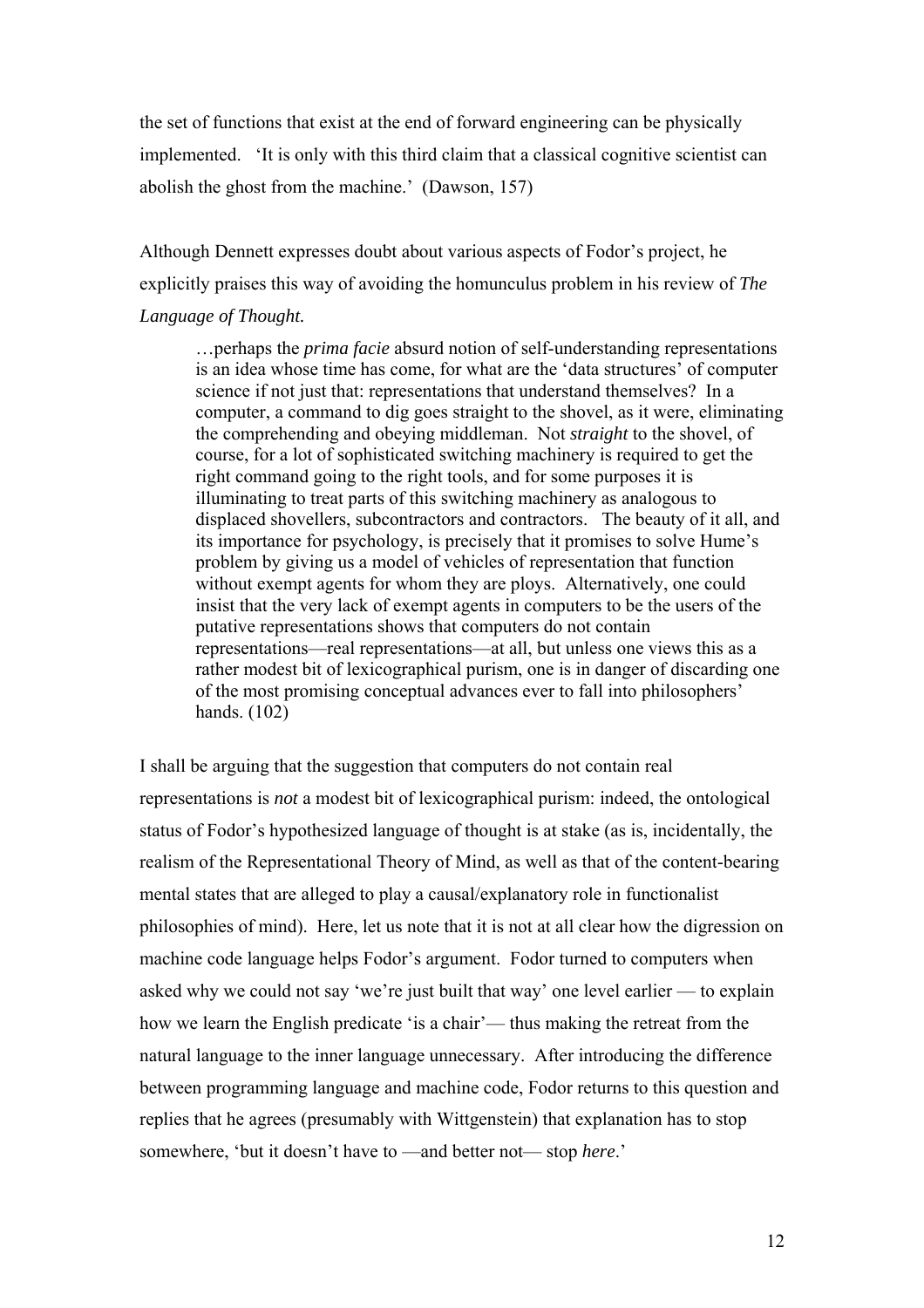The question of how we learn 'is a chair' *does* arise precisely because English *is learned.* The question of how [a predicate of the meta-language] is learned does not arise precisely because, by hypothesis, the language in which [the predicate] is a formula is innate. (67)

This response simply begs the question; it assumes but offers no support for the claim that we need to posit a meta-language to explain how English is learned. The model can only be considered a 'hypothesis to the best explanation' if we have some reason to believe that an explanation of the kind proposed is required.

The same criticism can be raised against Fodor's language-learning hypothesis. Presumably Fodor would agree that the conceptual story for (what we correctly count as) learning a (first, natural) language does not require *explicit* hypothesis-testing. If we do on occasion test a hypothesis for the application of a predicate it is either without using language to do so or, if we do use language, a fair bit must have already been learned. After all, the same regress arguments can be marshalled to show that hypothesis-testing is not sufficient, because of the possibility of error. And, of course, the (natural) language in which explicit hypothesis-testing would be couched presupposes the very thing the hypothesis-testing is supposed to explain. So it cannot be necessary either. Thus there is no motivation for supposing the existence of an underlying mechanism that subserves the role of explicit hypothesis-testing, for it is has just been conceded that hypothesis-testing is neither necessary nor sufficient. Thus the suggestion that there is a non-explicit, innate, error-free, hypothesis-testing mechanism that does not threaten regress is completely unmotivated. In other words, to argue as Dennett does that the regress is not vicious (because the homunculi become 'stupider' and 'stupider' until they finally drop out of the picture) would at most block the argument from absurdity and allow that prior—mechanical operations are not ruled out. But this would still yield no support at all for the covert conceptual claim that such *mechanical* operations are necessary to explain the ability of human beings to act rationally or understand language.

<span id="page-13-0"></span>Fodor's response to the objection that the retreat from natural language to Mentalese is not necessary simply begs the question against those who think that learning English may involve training, practice, and the (innate, if you wish) capacity to catch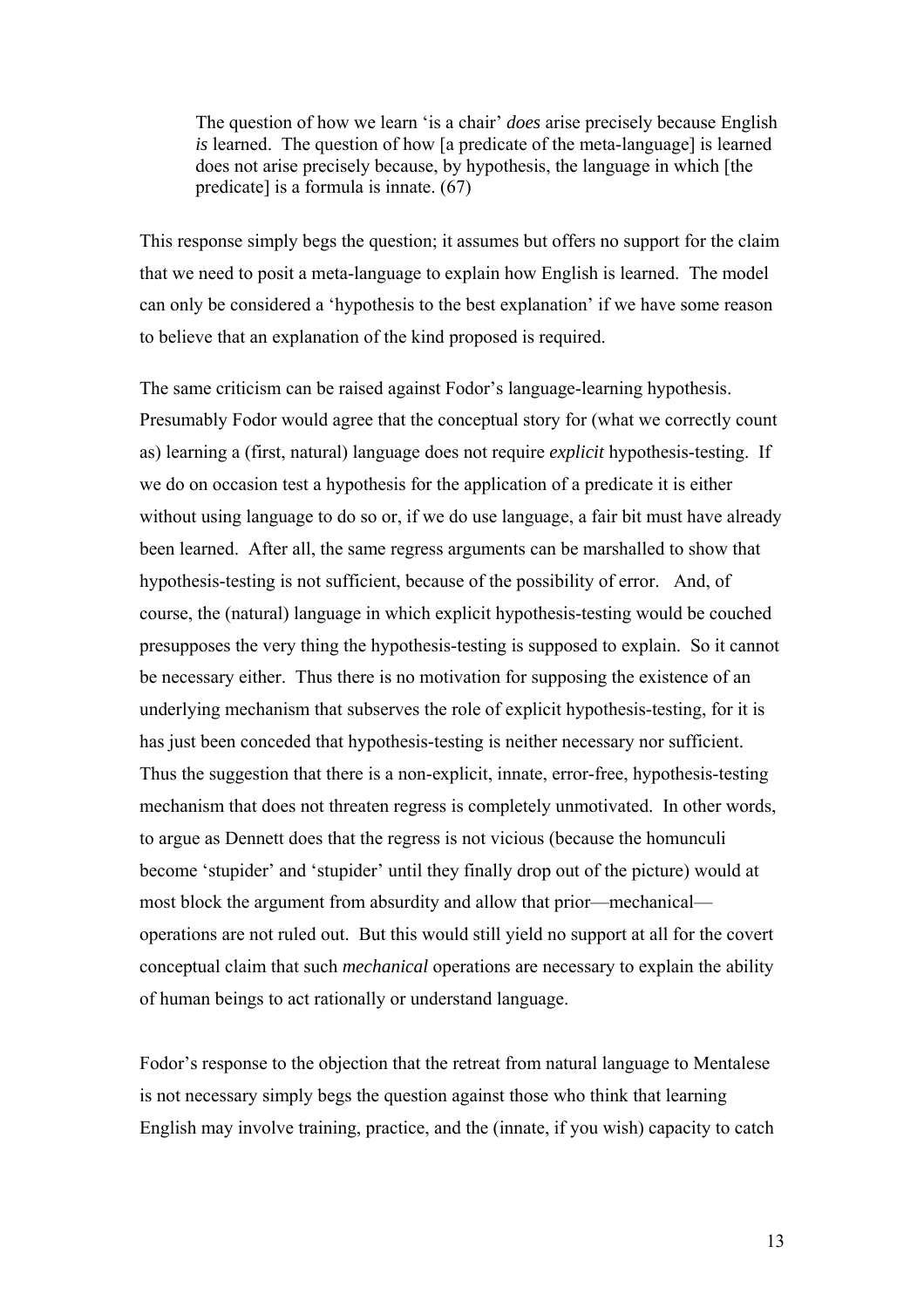on to similarities that are natural in the circumstances.[7](#page-13-0) Nothing in the fact that English is learned requires that this learning must be effected via mechanised hypothesis-formation which in turn would require a meta-language.

**. . . . . .** 

I have argued that the point of Ryle's regress argument against the rationalist or Intellectualist was to show that prior theoretical operations cannot be considered necessary for rational action, language learning, or intelligent abilities in general, for the supposition leads to absurdity. The conclusion is that it must be possible to act rationally, understand a language, or act intelligently without participating in what are in effect higher-order activities requiring the same abilities.

Fodor seems to agree that prior theoretical operations are not conceptually required, but maintains they are 'empirically necessary' for human beings. But this is confused. If such higher-order activities were conceptually required, it would make sense to look for mechanisms that subserve these operations in human beings. But they are not, so it does not. Fodor thus seems to be making the covert conceptual claim that such operations are necessary; not for angels, but for human beings and other 'sublunary' creatures. But we have been given no reason for believing this claim, other than that it would make theoretical sense of work in the cognitive sciences. On the contrary, if the operations are, as Ryle envisaged, higher-order rational activities, then they are ones that assume the ability to be explained, and we have been given an overwhelming reason for rejecting it.

 $7$  Georges Rey (1997; 5) gives similar short shrift to the objection by parodying the attitude crystallized in Wittgenstein's (1953, §1) comment that explanations have to come to an end somewhere:

<sup>[</sup>O]ne could… [rationally]… never ask for explanations of anything at all: we *could* just say that it is a natural capacity of lightning to burn what it strikes. The question is whether we *can also* rationally ask for slightly deeper explanations, and, if we can, what those explanations might be.

<span id="page-14-0"></span>But this also is too quick, since Wittgenstein's discussion of rules, like Ryle's battle with the Intellectualist, constitutes a sustained argument for the limits of rule-following explanations or those requiring prior theoretical operations.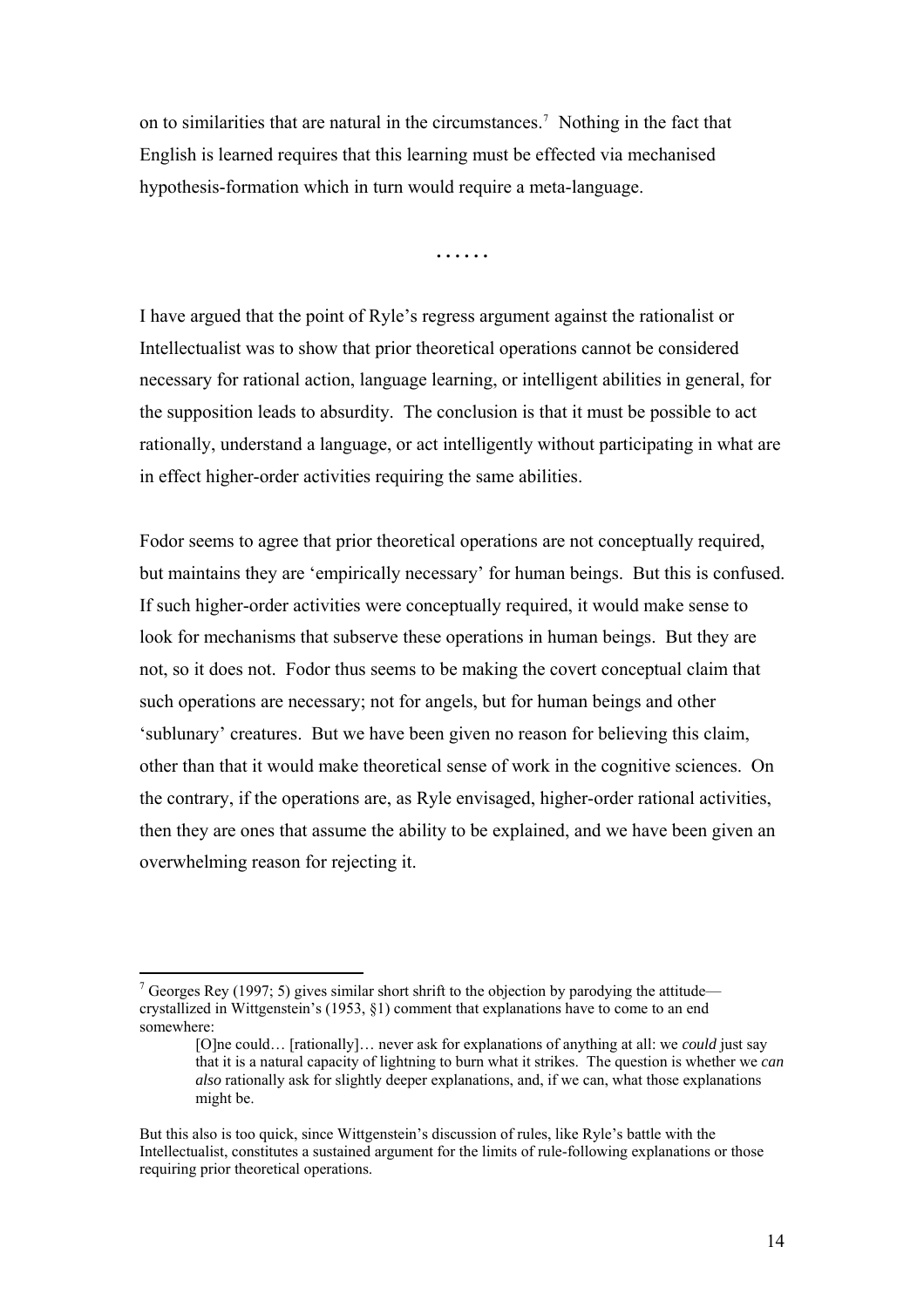In assimilating Ryle's regress with the homunculus problem in cognitive science and computer design, Fodor attempts to maintain that the regress is not a threat because it is not vicious. I have argued in response, that even if this assimilation were in order, it could at most block the argument from absurdity by retreating to some other kind of operation; one that is not a higher-order intellectual activity. But we have no argument that such an operation is necessary. Indeed, with this move to a different kind of (because now mechanised) operation, would are bereft of the original 'overwhelmingly plausible' account of how some behaviour is decided upon or, generalising to cover the case of hypothesis-testing, how some languages are learned, since *that* model has been replaced by one with very little indeed in common, as we shall see. The result is that we are left with no positive reason for believing that mechanised 'deliberation' or 'hypothesis-testing' is necessary for rational action and language-learning in any creature.

To be sure, some stretch of activity may be photographically or telephonically indistinguishable from that which is assessable as intelligent, rational, meaningful, etc. We still need a way of distinguishing these cases, and for this we need to appeal to norms, or the criteria upon which such activity may be assessed. $8$  But Ryle is right that acting intelligently, etc. does not require that the agent casts a sideways glance at rules that embody these criteria. I have argued above that the supposition that these rules are hardwired is unmotivated; below I shall argue that mechanising the rules renders the norms which they embody unusable as a tool for assessment.

## III.

ı

Why would anyone think that prior deliberation—or something like it— is necessary for rational action? What motivates the rationalist, for example, to think that intelligence in general requires prior theoretical operations?

 $8$  The intentions and propositional attitudes of the agent are indeed relevant in distinguishing these situations. But to attribute an intention is not a matter of naming a particular kind of mental state, roughly in the brain, that takes propositional content as its object. It is to deploy a linguistic tool – several steps up the 'discourse' ladder of sophistication – that puts a marker down on just those assessment conditions that are relevant. See my (in progress, 2005, 2008, and 2009) for more on the explanatory function and logic of intention and other propositional attitude attributions.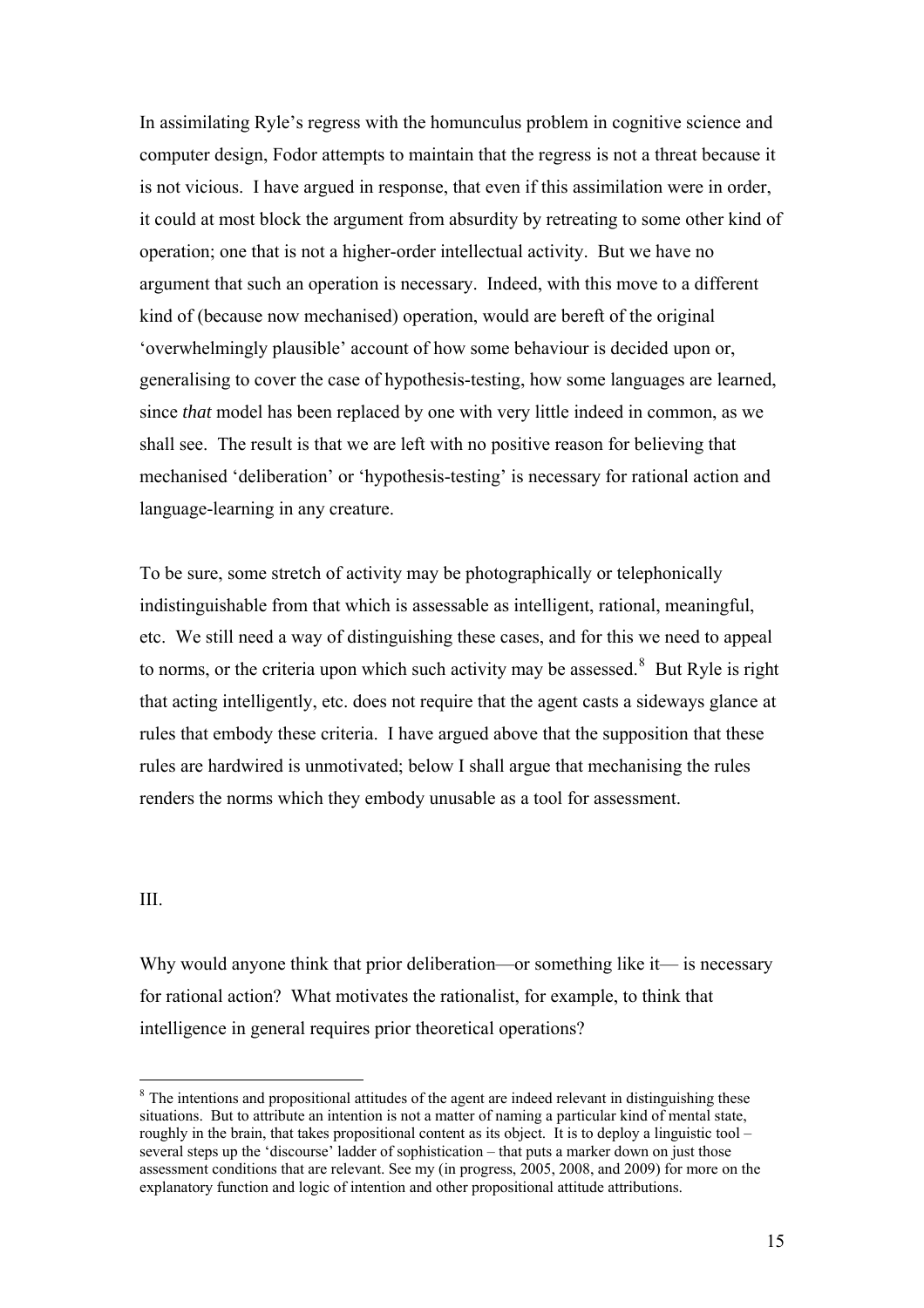The rationalist, or Intellectualist, might argue as follows: what distinguishes one bodily movement from another imperceptibly different movement (in one sense of 'imperceptible') is the fact that one is intentional, the result of agency, the result of reasons; the other not. On the rationalist construal, this difference amounts to the occurrence of a non-perceptual, mental feature (an 'intention', 'deliberation', 'reason') that plays a causal role issuing in behaviour. Similarly, what distinguishes the meaningfulness of a person's utterance from a phonetically similar sound made by, say, a parrot is the addition, in the first case, of a mental act of 'meaning'. What distinguishes acts of hearing from acts of listening is the mental accompaniment of 'understanding'. What distinguishes an inference from a mere string of statements is that the first was, but the second was not, made 'under the influence' of the rules of logic.

According to Ryle, this construal of what is required for rational action, language understanding, or intelligence may have derived from Plato's doctrine of the tripartite soul in which Intelligence is a special faculty by which internal acts of thinking particularly the consideration of regulative propositions— are exercised. This construal of what is required seemed to be encouraged by the Enlightenment idea that mathematics and natural science set the standard as human accomplishments. Impressed by the analogy, the rationalist supposed that it was the capacity for theorizing that constitutes the intellectual excellence of man, together with

the idea that the capacity to attain knowledge of truths was the defining property of a mind. Other human powers could be classed as mental only if they could be shown to be somehow piloted by the intellectual grasp of true propositions. To be rational was to be able to recognize truths and the connexions between them. To act rationally was, therefore, to have one's nontheoretical propensities controlled by one's apprehension of truths about the conduct of life. (15)

But, as we have seen, since theorizing is itself an intellectual ability it cannot be required for intelligence, on pain of regress. What of the suggestion that grasp of truth or of regulative propositions controls one's non-theoretical propensities in a merely mechanical way? This would at least seem to eliminate the threat of regress. The trouble with this suggestion is that two different kinds of explanation are conflated. The first, an explanation by appeal to standards or norms that are codified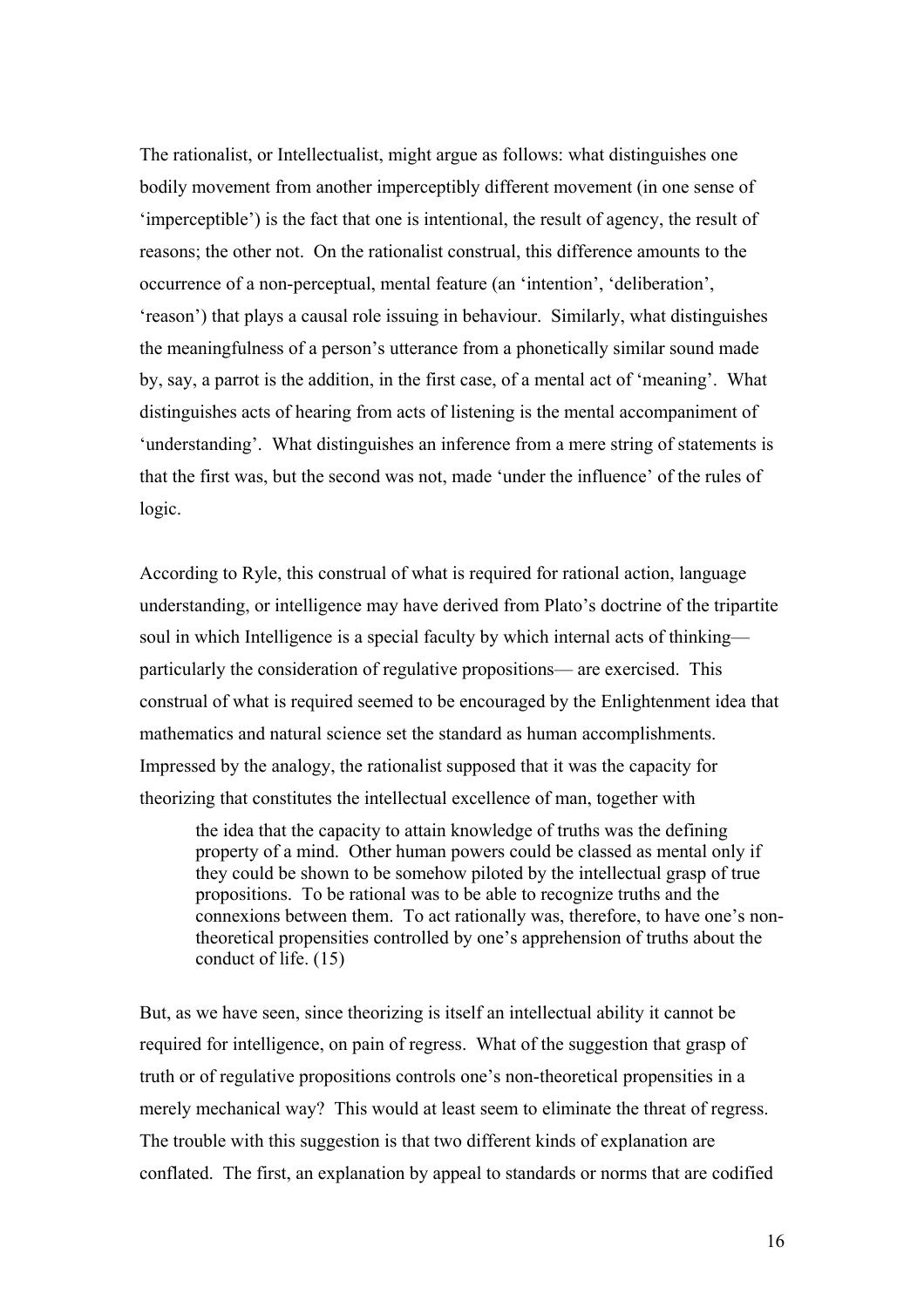in the performance-rules that govern some activity or practice; the second, an explanation by appeal to causal relations or to the laws of nature which are supposed to subsume them.

Rules have different explanatory functions from those of natural laws. The rules that govern rational action or logical inference, for example, help us to identify what is incorrect in certain performances and correct in others. Such explanations work by showing how the performance attains or fails to attain the standards or norms set for the practice. These are explanations relatively high up Ryle's 'sophistication ladder'. They are descriptions of the referee, theorist, or tactician.

If someone (as I once did, when very young) puts a cup of milk into a mixture for oatmeal cookies, and wonders why the consistency is wrong, pointing to the recipe that says 'add 1T milk' is one way of diagnosing the problem. If someone who cooks by intuition tosses into a mixture of sugar, butter, oatmeal, etc. a small amount of milk, and the cookies are good, then measuring the amount and writing it down as part of a recipe could be part of a useful second-order practice for those who want to cook but do not have the natural talent. Similarly, if someone is confused by a complicated argument, showing that the argument, once symbolized, is not valid would be one way of showing what is wrong with it. Indeed, explaining that it conforms to an accepted rule of inference is a way of showing that it is correct. But as Ryle says, the rules of logic, like the rules of etiquette or the rules of cooking are performance rules: 'only performances can be or fail to be in accordance with them' (Ryle 1946/2009, 241).

This, incidentally, is why the appeal to Kepler's laws mentioned earlier was inapt. The point of the critic's remark, recall, was to suggest that the only *real* case of rule following is conscious rule following by articulate organisms: other organisms merely act in accordance with rules; they do not follow them. Fodor replied that what distinguishes unconscious rule following from the rule conformity exhibited by planets is that 'a *representation of the rules [organisms] follow constitutes one of the causal determinants of their behaviour*'(74). Such is not the case for planets: 'At no point in a causal account of their turning does one advert to a structure which encodes Kepler's laws and causes them to turn' (74). But laws and performance rules are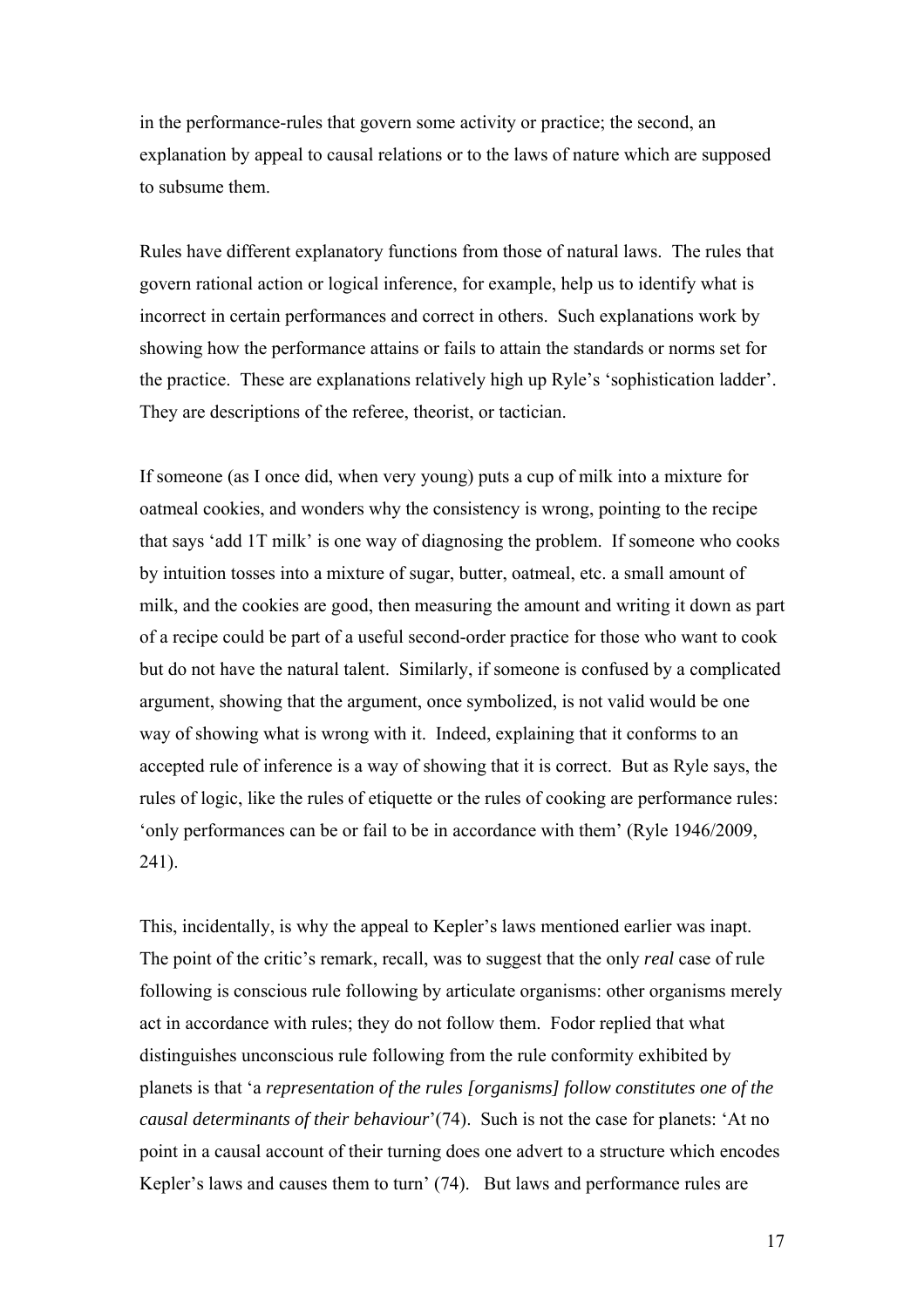being conflated here. Kepler's laws are not performance rules; it makes no sense to talk about them being followed even by a person who is perfectly capable of representing them, let alone a planet that is not.

Performance rules, do not, as Ryle reminds us, debar mistakes from happening. In this way they are different from laws of nature or those events which are supposed to be causally determined, which

rule out certain imaginable conjunctions of happenings or states of affairs in quite a different way. Hence while there can and do occur breaches of logical rules, there cannot and do not occur breaches of laws of nature. It makes sense to speak of someone obeying or disobeying a performance-rule, none to speak of things disobeying or obeying laws of nature. (1946/2009, 239)

The rules that govern normative practices are performance rules. I suggest that these rules be construed as encoding norms which allow an observer to pinpoint whether a particular performance has lived up to a set standard, *whether or not the one credited with the ability to participate in the practice casts a sideways glance at these rules*. This, I claim, is the upshot of the regress argument: it is possible to credit someone with an ability to participate in a practice even if he is not guided by performance rules. It has to be so: consulting performance rules does not guarantee success or that the performance will live up to the standards which the rules attempt to codify. The second-order practice guarantees nothing because each of the constituent, subordinate actions involved in following a rule, let alone in representing it, can go awry. The rules represented in a logic book, for example, may have been misprinted or mistaken; they may be misread, misinterpreted as applying to a certain situation and not another; once consulted they may be ignored, or may not anticipate novel circumstances, and so forth and so on.

<span id="page-18-1"></span><span id="page-18-0"></span>Fodor's imagined critic was half right to say that it only makes sense to attribute the ability to follow a performance rule to conscious, articulate organisms, but the 'organism' had better be a full-fledged rational agent since following a performance rule (as opposed merely to acting in accordance with it) involves its own series of rational actions. And though we may describe someone as following a performance rule if he tells or shows us that he is, telling and showing are yet other (third-order) actions higher up on the sophistication ladder from following the rule, so it cannot be required for it.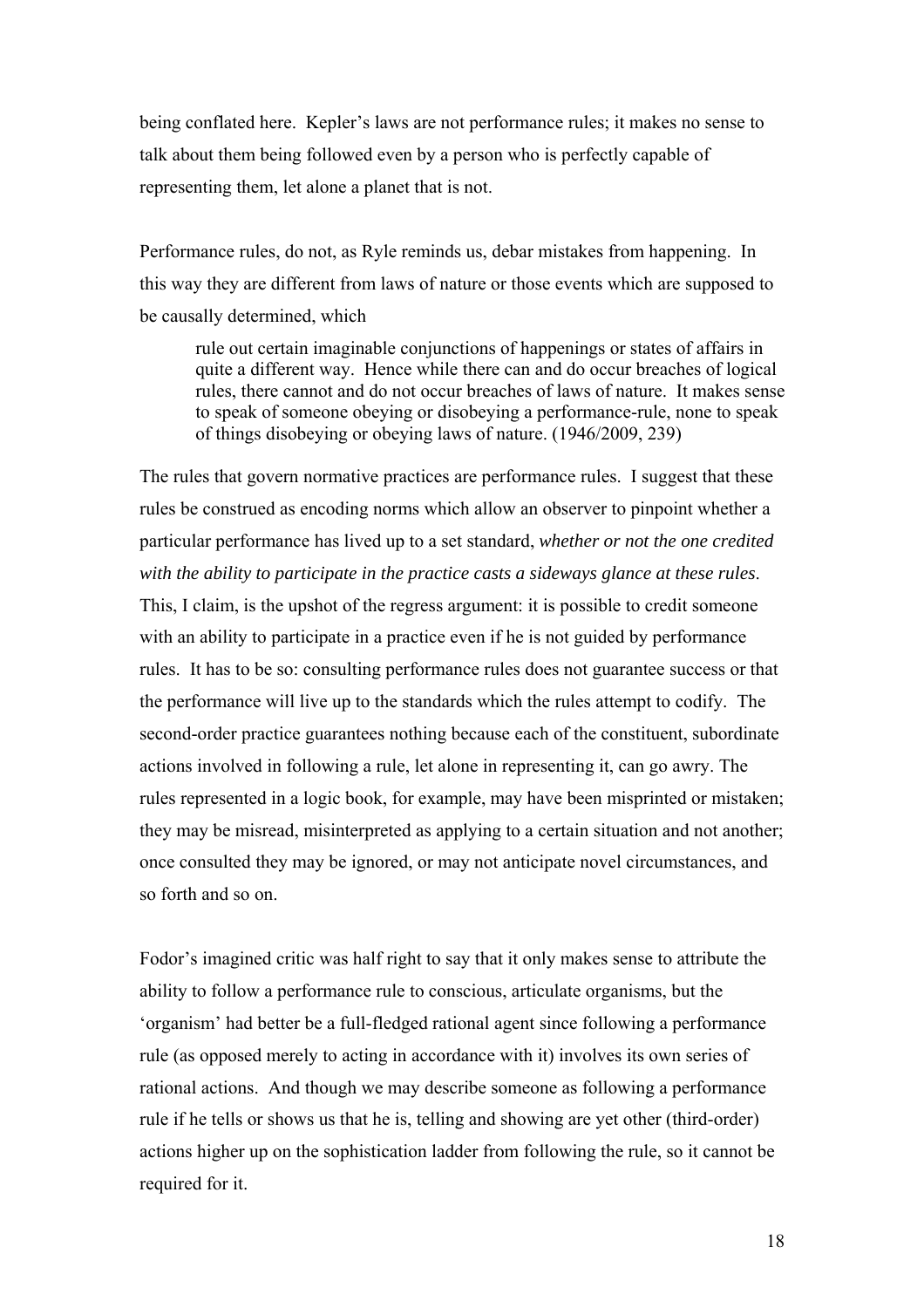Fodor's argument began by giving a model of explicit deliberation that he suggested was a plausible account of how at least some behaviour is decided upon. But this model, which involves a host of constituent, subordinate actions exploits principles, which, like many of the performance rules with which we are familiar, have come about in the first place because theorists crystallise them from practices (most of which are constantly evolving) already up and running. Just as a recipe writer will make decisions (with a particular audience in mind) about what moves in a chef's performance are important for the production of a dish so will a mapmaker take a look at what the villagers do automatically in order to provide information of a different kind to one who does not know his way about.

On this way of looking at things, the practice comes first; the codification of the practice comes later. As Ryle reminds us,

There were reasoners before Aristotle and strategists before Clausewitz. The application of rules of reasoning and strategy did not have to await the work of their codifiers. Aristotle and Clausewitz were, in fact, only able to extract these rules, because they were already being applied. The crystallisation of performance-rules in rule-formulae is, in some cases, not the condition of their being applied [i.e., not necessary in order for something to be an observance of them] but a product of studies in the methodology of the practices in which they have already been applied. (1946/2009, 243)

This is why Ryle suggests that when performance rules are applied (as opposed to followed) this is because of the intelligence of the theorists—that is, it is due to the good judgment of the logician, recipe-writer, or mapmaker who has distilled the rules (with his particular audience in mind, as well as his particular purposes for distilling them) from those performances that are deemed successful.<sup>[9](#page-18-0)</sup>

How would we decide if someone is following a performance rule as opposed merely to acting in accord with it?<sup>[10](#page-18-1)</sup> Among the features we would point to in justifying our

<sup>&</sup>lt;sup>9</sup> For more discussion see Tanney 2005/2009 and 2008.

<sup>&</sup>lt;sup>10</sup> In this discussion I am, in effect, suggesting that 'following a rule' should be reserved for actions that involve the second-order activity of consulting a performance rule. On this way of speaking, the fact that one acts in conformity with the norms, or acts in accordance with a performance rule, will sometimes suffice for deeming his action intelligent, etc. and sometimes not, i.e., when the action comes about by accident, for example. I have not discussed the relevant considerations here (but see note 8, above). Others (notably Wittgenstein and Ryle) seem to allow two senses of 'following a rule'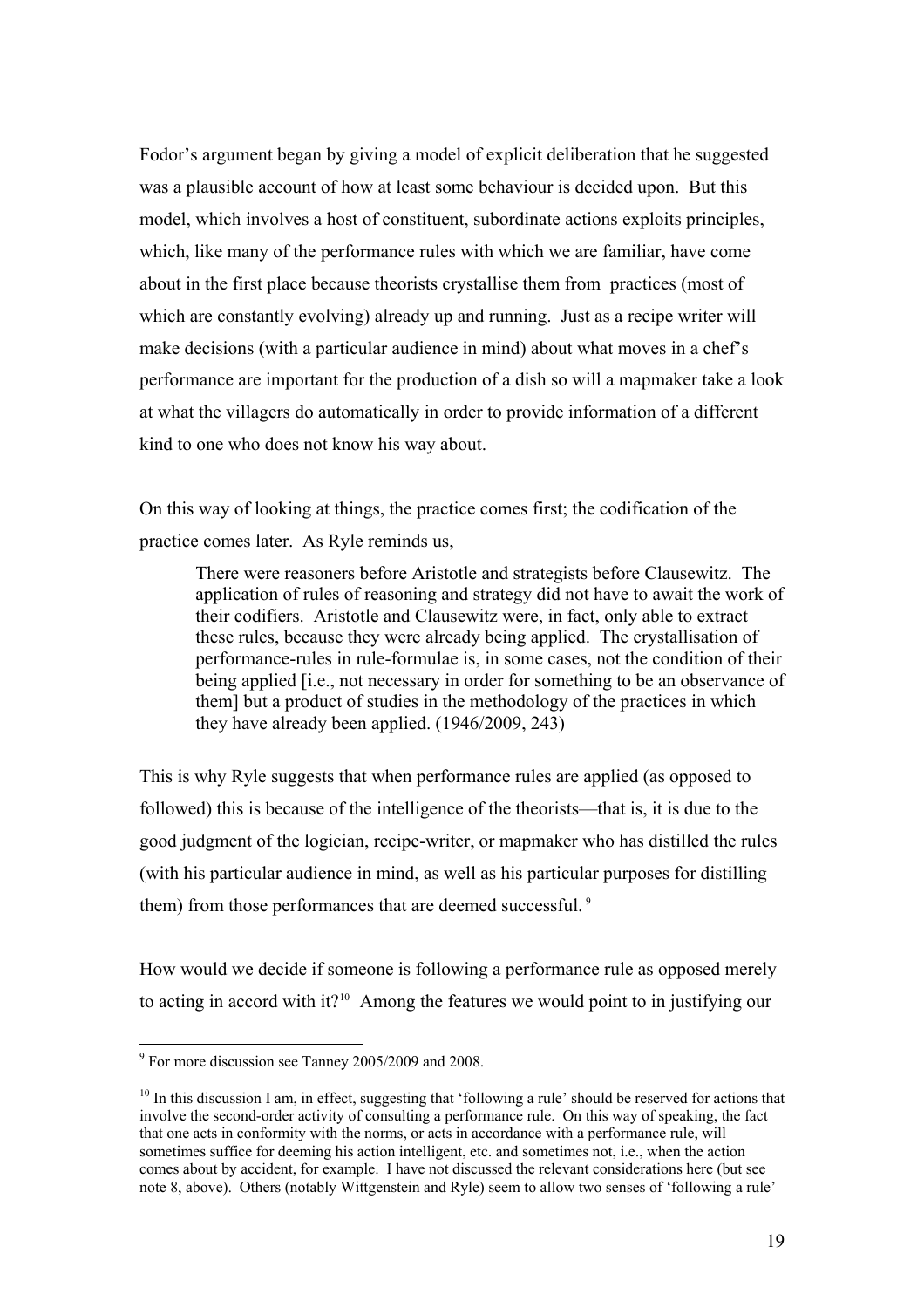description of someone as performing the second-order task of following a performance rule would be the existence of some representation or expression of that rule. Other features we would expect to find would be the subordinate actions in which following a rule consists: for example, consultation of the rule-representation, and the application of it to the appropriate situation in action. And if a rule can be consulted it can be misread or misunderstood. If it can be applied it can be misapplied. The existent of these constituent, subordinate actions, and the possibility of error that they entail, completely disappear from the mechanised model; and yet genuine rule-following, and not mere rule-conformity is supposed to be essential to the model.

This discussion of performance rules gets, I think, at the heart of the normativity objection against 'naturalistic' theories. The kind of explanation in which we trade when we advert to norms —those that govern the practices for which we are assessing their ability to participate— is inextricably tied up with the idea that performances may fall short of the norm as well as conform to it. The normativity of these practices and the possibility of error are two sides of the same coin.

Indeed, if the goal of computer design is to build a machine that conforms to the norms that govern some practice, why would we need to build it to consult performance rules—ones in accordance with which it is guaranteed (barring mechanical failure) to act? Why not merely build it to conform to the norms encoded in these rules? And why should Nature design our brains to consult performance rules – ones in accordance with which she guarantees, barring mechanical failure, we will act? Why not merely build our brains to cotton on and eventually to conform whatever will turn out to be the relevant norms?

The computationalist is committed not only to representations ('tokens' of beliefs, etc.) over which computations are performed; she is also committed to the representation of the rules that govern these computations. If we construe the organism as a Universal Turing Machine, then the mental representations over which

 $\overline{a}$ 

<span id="page-20-0"></span>or 'applying criteria' so that one may be following a rule or applying criteria in the sense that they are performing intelligently, etc., without following a rule or applying criteria in the sense of casting a sideways glance at a representation of that rule or codification of that criteria.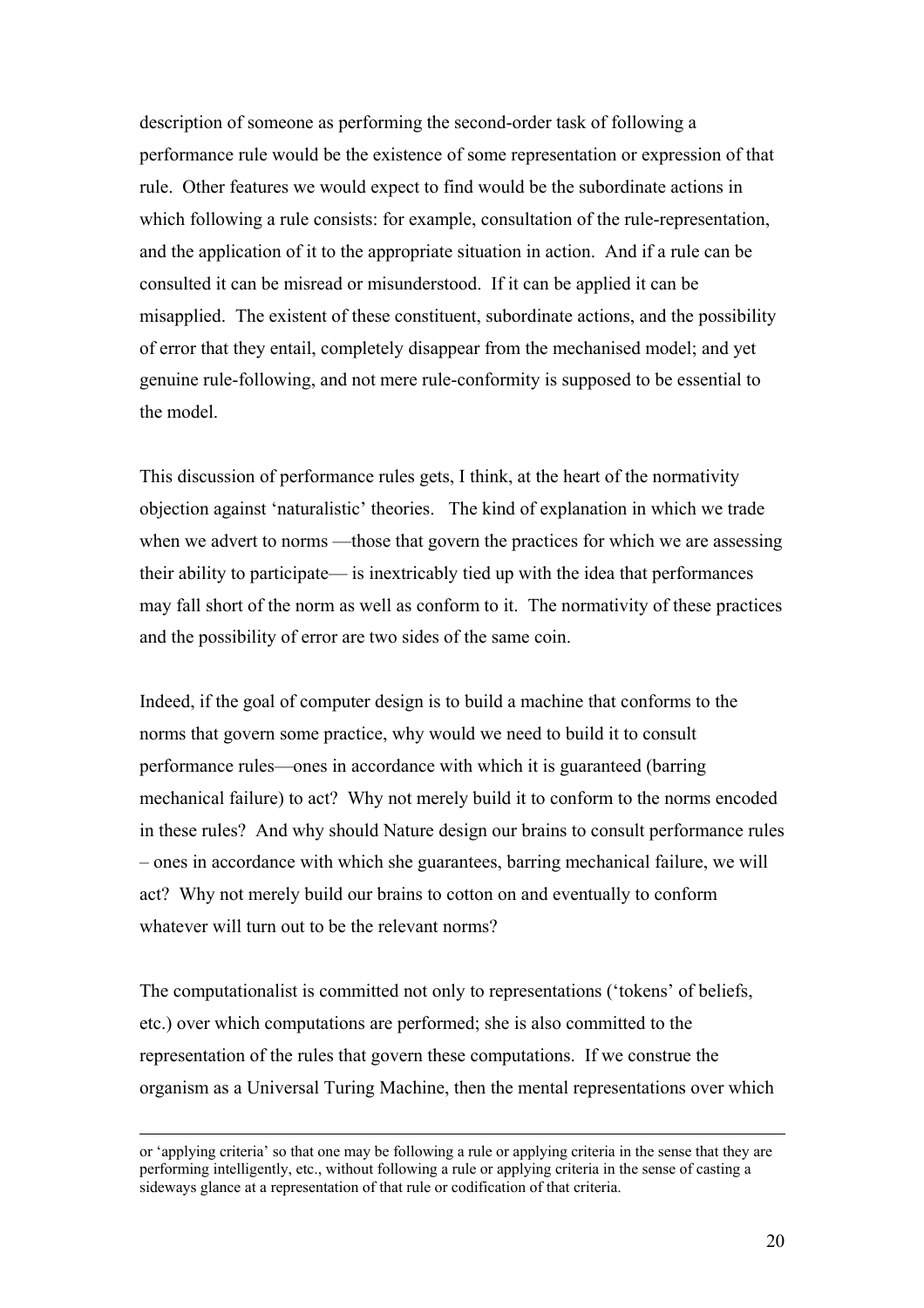computations are performed correspond to the 'data' symbols on the tape; the representation of the rules that govern these computations correspond to the machine table of the particular Turing Machine that the Universal Turing Machine is mimicking; or, in short, the particular programme computing the particular data. In order to block the suggestion that if the rules themselves are represented there must be further rules explaining how to interpret them, the suggestion is that the implementation of the rules that govern the computations are built into the machine code (they correspond to the Universal Turing Machine's machine table which is built into the head or scanner). Computationalists are obliged to mechanise the rules governing the higher-order ability (i.e., they are obliged to maintain that the rules that govern deliberation and hypothesis-testing are built in) to avoid the explanatory regress. But they insist that rule-representations are being genuinely followed, and not merely instantiated: this is required by the thesis that human beings are Turing Machines and are not mere instantiations of them. But once the rules are 'mechanised' — or viewed as causal determinates of the behaviour they are alleged to explain — their role as codifications of norms and the tools that are used to guide the first-order performance evaporates.<sup>[11](#page-20-0)</sup> This, indeed, is explicit in Fodor when he claims that all that is required for rule-following is just that 'the *causal* properties of such physical events as are interpreted as messages in the internal code must be compatible with the *linguistic* properties that the interpretation assigns to those events.'

Indeed, the computer analogy lets the representationalist down at just this point. I asked rhetorically why we would need to build a computer that consults performance rules and is guaranteed (barring mechanical failure) to act as they require? Why not merely build it to conform to these rules? But this is of course what we do. Computers do not *compute* rule-representations if this means that they consult performance rules as to how the computations should be effected. Rather the computers' mechanism is built so that certain sequences of operations are applications say, of an inference rule, which, to paraphrase Ryle, is a fact about the efficiency and intelligence of the programmer or designer and not the computer. Nor do computers

<span id="page-21-0"></span>l<br>L

 $11$  As Wittgenstein objects when his interlocutor suggests that a meaning rule (or ostensive definition) could be set up for an (allegedly) private object, 'What is this ceremony for? For that is all it seems to be!' (§258).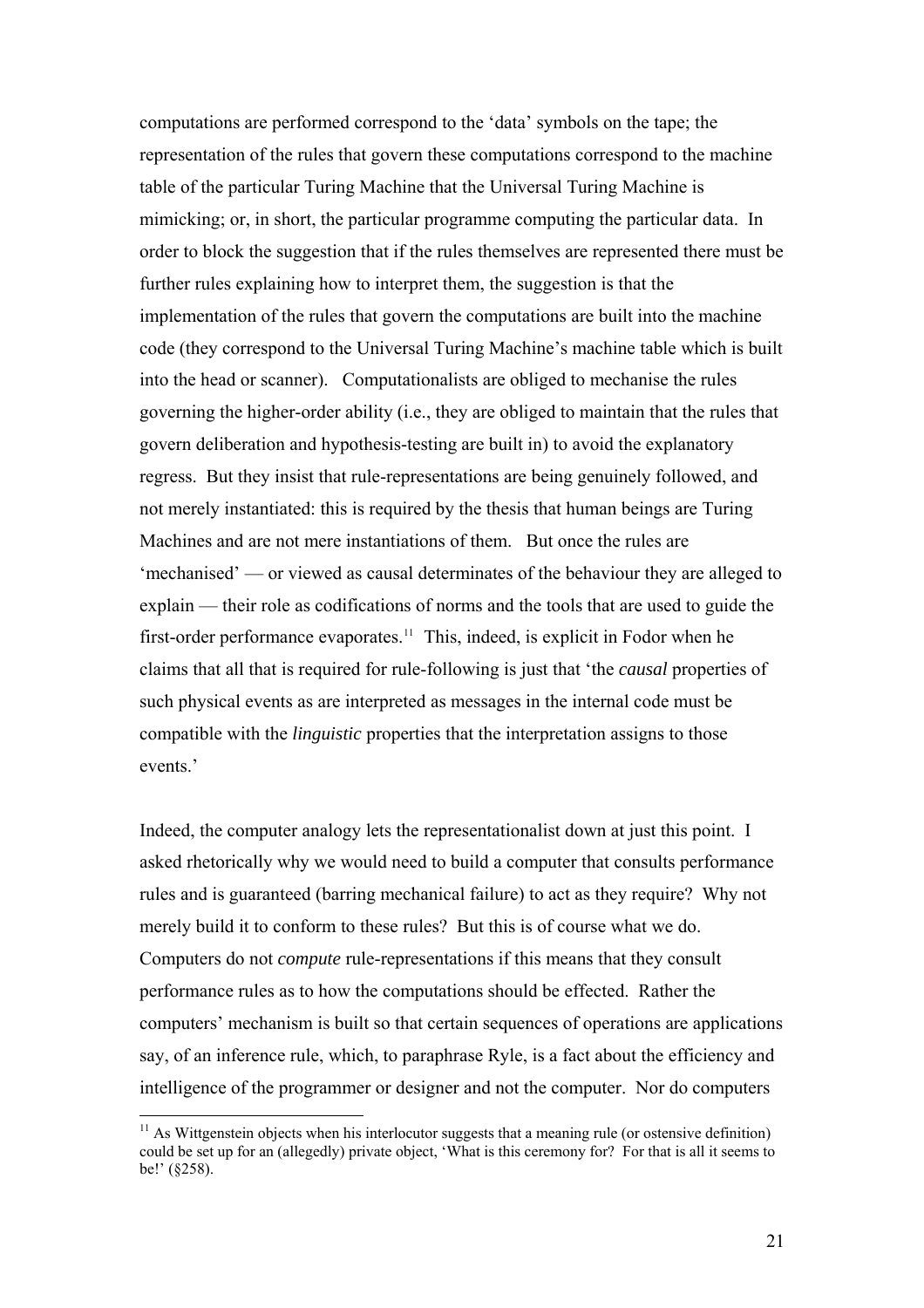manipulate *representations* if these are to be construed as symbols with content or meaning; for the whole point of syntactic operations is that their semantic properties are inessential.

When Dennett suggests we ignore what he calls a 'rather modest bit of lexicographical purism' he is asking us to ignore an illegitimate equivocation on the expression 'representation' which makes all the ontological difference. If the symbols are performance rule-formulae and function as such, then the use is legitimate. But for them to function as such, not only must they be interpret*able* as rule-formulae, they must be so interpret*ed* and this interpretation must guide the interpreter's performance.

In other words, and to repeat, we may agree to call uninterpreted, but interpretable symbols 'representations' as he suggests, but if we agree to stretch the meaning of 'representation' in this way, and we extend the computer analogy to the case of human agents, it would present the computationalist with a renewed homunculus problem. For if physical events are interpreted as messages in the internal code, which are in turn compatible with linguistic properties that '*the interpretation* assigns to them', an interpreter, it would seem, is still required to do the interpreting. If however, the rules that govern computations are only represented in the weak sense that the causal processes may but need not be so interpreted, then this is to admit that the rule-representation is not necessary and that the uninterpreted causal processes are sufficient for explanation. This collapses the rule-following/rule-conformity distinction and threatens the ontological status of the rule-representations alleged to govern the computations that operate over them.[12](#page-21-0)

<span id="page-22-0"></span>The Intellectualist had required the existence of higher-order practices in order to explain the intelligence of the lower-order ones; this presented him with a vicious explanatory regress. The computationalist, in an attempt to avoid the regress, collapses these practices into an algorithm in which there is no genuine latitude as to

<span id="page-22-1"></span><sup>&</sup>lt;sup>12</sup> Although I cannot discuss this here, a similar argument, it seems, can be run for the first-order representations ('tokens' of beliefs over which the computations are allegedly performed). For the same vehicle-cargo model (as Ryle calls it) is adopted by any view that conceives mental concepts to signal the existence of states or events (the 'attitudes') which carry propositions or meaning as content. This means that the representationalist as well as the functionalist is threatened.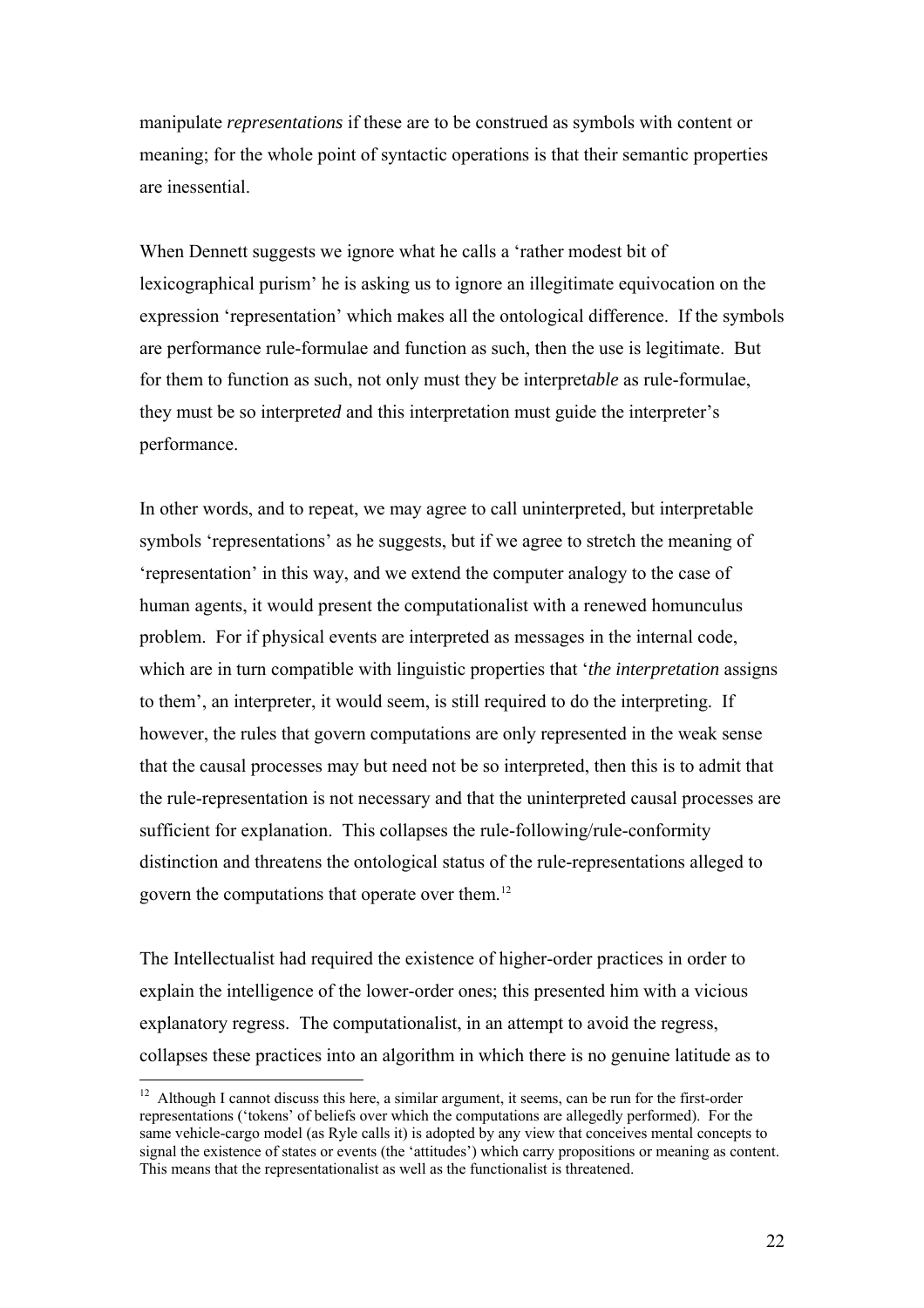how the 'rules' of the programming language are to be implemented.<sup>[13](#page-22-0)</sup> Whereas the Intellectualist is guilty of requiring the existence of second-order practices which pushes back the explanatory problem; the computationalist is guilty of forgetting that the performance rules belong to the second-order practice and if they figure at all, they figure for the computer designer. Dennett admits that sophisticated switching machinery is required to get the right command going to the right tools, and that it may be helpful to treat parts of this switching machinery as analogous to displaced shovellers, subcontractors and contractors. But the importance of this remark is unnoticed. If it is helpful to treat parts of the switching machinery thus, it is for the benefit of the designer. For if any rule-following occurs here, as opposed to mere rule-instantiation, it is the designer who accomplishes it. She is the one deciding how the rule is to be interpreted and implemented; it is she who will have to anticipate new applications.

Could it be that because there has been some success in building expert systems in limited domains, cognitivist scientists have been over-excited by the possibility that we ourselves are organic examples of similar computational systems? But the fact that expert systems can be built is no evidence that we are anything like them. The designer of the system is distilling performance rules and heuristics from some practice in which norms or standards that help identify correct or successful moves can be discerned.[14](#page-22-1) In building a machine that instantiates the programme, she is in effect making decisions about how the rules are to be followed. Just like the directors of *Final Fantasy*, computer designers have looked at what people do to build their expert systems. The problem is that the cognitive scientists who are inspired by computer design have attempted to throw the community of rule-followers away in

 $13$  Even the representationalist is forced to say that mental representations have their content intrinsically in order to avoid a homunculus threat. In functionalism, the crux of the problem comes when we see whether it is the mental (semantic) or merely the causal properties that play an explanatory role.

<span id="page-23-0"></span><sup>&</sup>lt;sup>14</sup> This is clear to see in PDP architectures, considered by some to be competitors to other psychological models as a means of explaining psychological data. In connectionist systems learning rules are used to train networks to give the 'right' outputs, given the inputs, by adjusting connection weights. According to Dawson, in order to make the transition from computer design to cognitive science, the connectionist must deduce the algorithm that the trained network is 'using' and give some evidence that this is biologically sound. But, of course, what counts as the 'right' during training is decided by the trainer. If PDP architectures are to be models for human cognition, do connectionist cognitive scientists suppose, with their classical colleagues, that what counts as 'right' for humans is determined by the 'natural' environment, independently of human practices?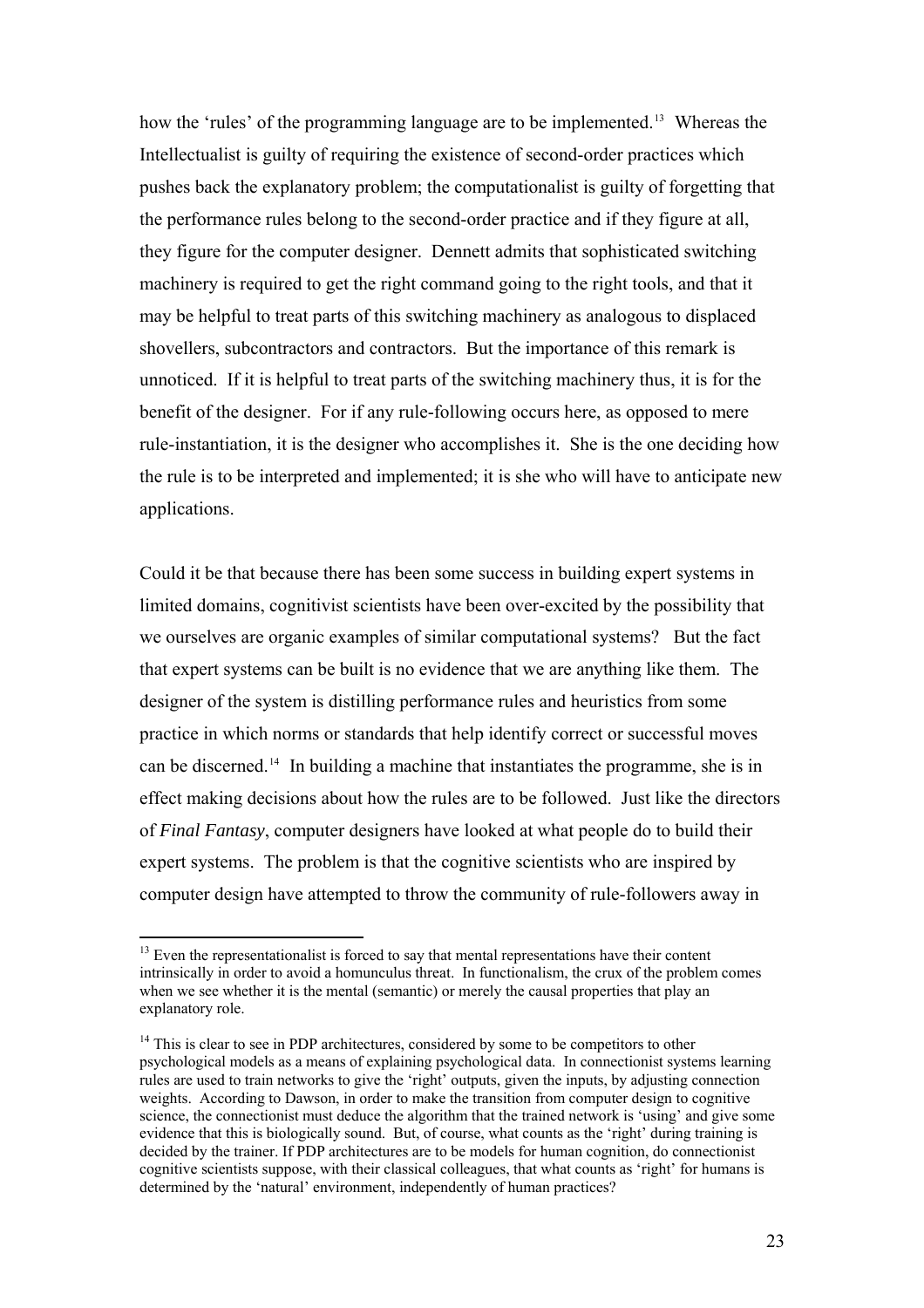supposing that all of this may be contained within the individual's brain as a part of Nature's design. But, as the computer designer should be happy to admit, the artificial machines they build are only pixellated ghosts of human practices.

What reason is there to think that the 'natural' machines cognitivists imagine us to be are not the same?<sup>[15](#page-23-0)</sup>

#### **REFERENCES**

Fodor, J.A. 1968. *Psychological Explanation*. Random House, New York.

—— 1975. *The Language of Thought*. Harvard University Press, Cambridge Massachusetts.

—— 2000. *The Mind Doesn't Work that Way*. The MIT Press, Cambridge, **Massachusetts** 

—— 2008. *Lot 2 – The Language of Thought Revisited*. Oxford University Press, Oxford.

Dawson, M.R.W. 1998. *Understanding Cognitive Science*. Blackwell, Oxford, UK and Malden, Massachusetts.

Dennett 1978. 'A Cure for the Common Code' in *Brainstorms*. Bradford Books, Montgomery, Vermont.

Rey, Georges 1997. *Contemporary Philosophy of Mind: A Contentiously Classical Approach*, Blackwell, Oxford.

Ryle 1946/2009. 'Why Are the Calculuses of Logic and Arithmetic Applicable to Reality?' Reprinted in *Collected Papers*, vol. 2. Routledge, London. (Pages references are to the Routledge edition.)

—1949/2009. *The Concept of Mind*. Hutchinson, London. 60<sup>th</sup> anniversary edition reprinted by Routledge. (Pages references are to the Routledge edition.)

Tanney, J. 2005a "Reason-Explanation and the Contents of Mind", *Ratio*, Vol. XVIII, No. 3 (September), 338- 351.

—— 2005b 'Une Cartographie des Concepts Mentaux', Preface, Ryle, *La Notion d'Esprit*, Payot, Paris, 2005, 7-70.

——2008a 'Real Rules' *Synthese*. <http://www.springerlink.com/content/k7j7h38m04343712/fulltext.pdf>

l<br>L

<sup>&</sup>lt;sup>15</sup> Thanks to David Corfield, Laurence Goldstein, Ken Westphal, and Jon Williamson for discussion.